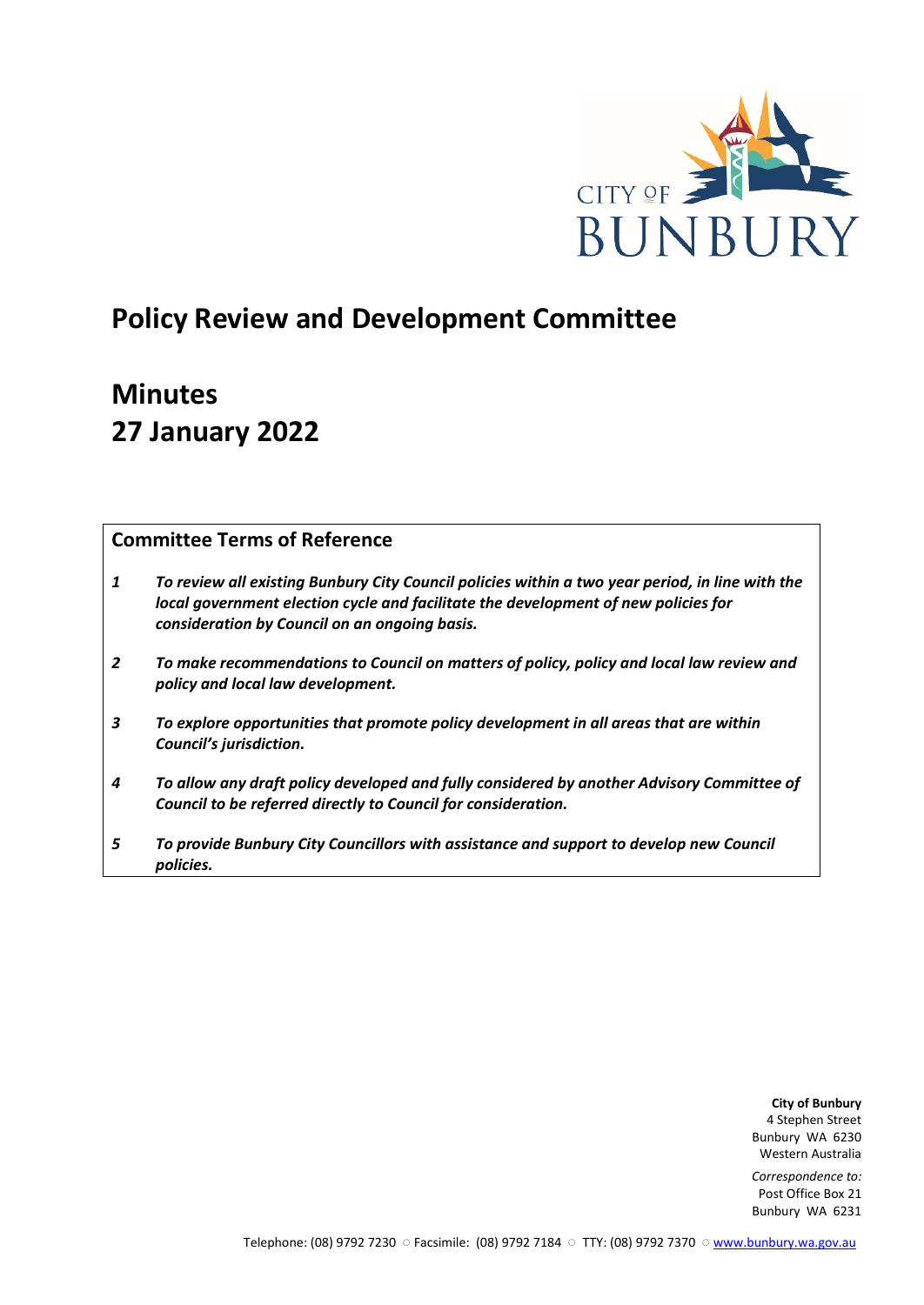

## **Policy Review and Development Committee**

## **Minutes**

**27 January 2022**

Members of the public to note that recommendations made by this committee are not final and will be subject to adoption (or otherwise) at a future meeting of the Bunbury City Council.

### **Table of Contents**

### Item No **Subject** Subject **Page No. 2016**

| 1.        |      |                                                                                              |  |  |  |
|-----------|------|----------------------------------------------------------------------------------------------|--|--|--|
| 2.        |      |                                                                                              |  |  |  |
| 3.        |      |                                                                                              |  |  |  |
| 4.        |      |                                                                                              |  |  |  |
|           | 4.1  |                                                                                              |  |  |  |
|           | 4.2  |                                                                                              |  |  |  |
| 5.        |      |                                                                                              |  |  |  |
| 6.        |      |                                                                                              |  |  |  |
| <u>7.</u> |      |                                                                                              |  |  |  |
| 8.        |      |                                                                                              |  |  |  |
|           | 8.1  |                                                                                              |  |  |  |
|           | 8.2  |                                                                                              |  |  |  |
|           | 8.3  |                                                                                              |  |  |  |
|           | 8.4  | Review of Council Policy: Recognition of Employee Service Upon Retirement or Resignation  12 |  |  |  |
|           | 8.5  |                                                                                              |  |  |  |
|           | 8.6  |                                                                                              |  |  |  |
|           | 8.7  |                                                                                              |  |  |  |
|           | 8.8  |                                                                                              |  |  |  |
|           | 8.9  |                                                                                              |  |  |  |
|           | 8.10 |                                                                                              |  |  |  |
|           | 8.11 |                                                                                              |  |  |  |
|           | 8.12 |                                                                                              |  |  |  |
|           | 8.13 |                                                                                              |  |  |  |
|           | 8.14 |                                                                                              |  |  |  |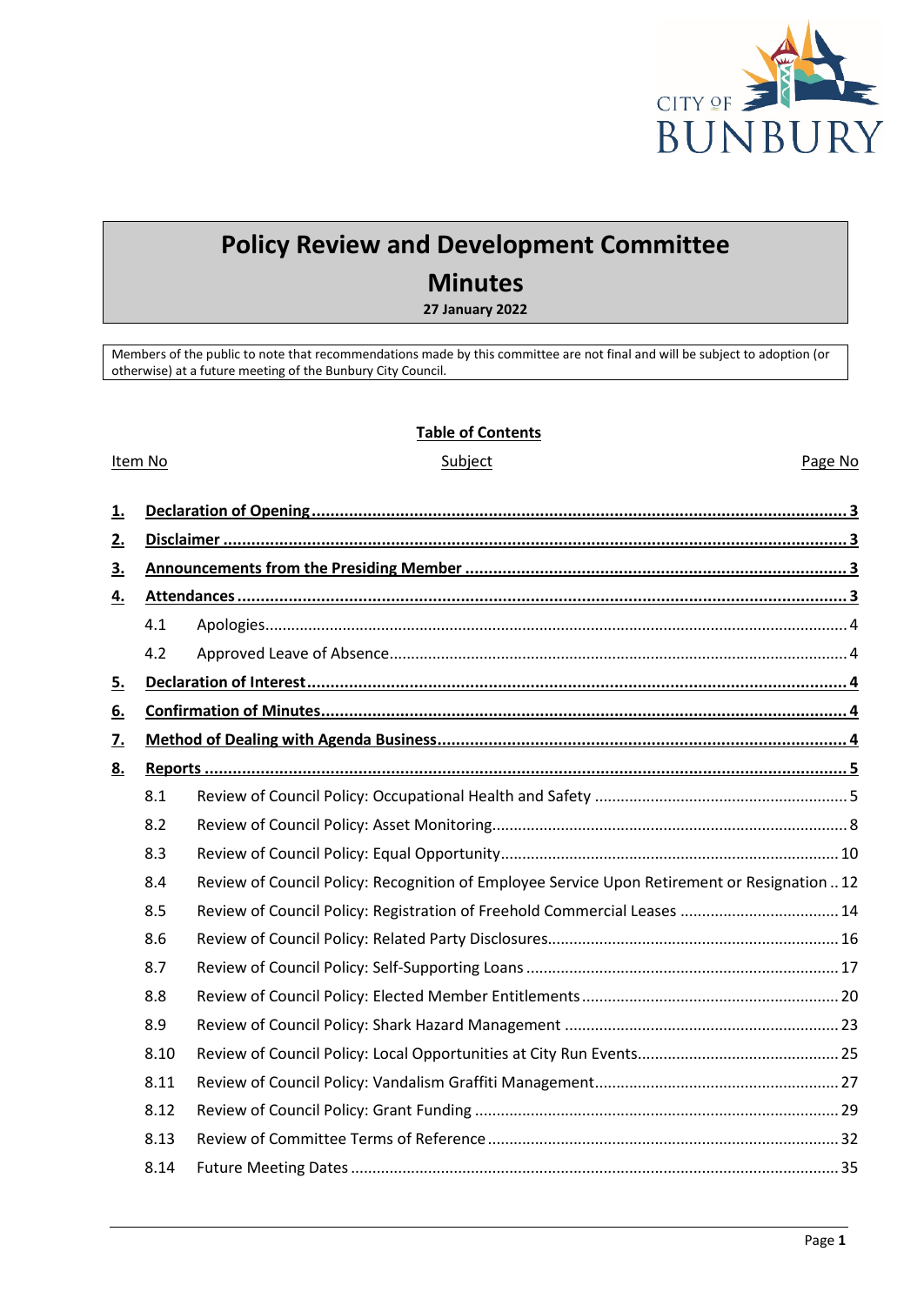| 9. |     |  |  |
|----|-----|--|--|
|    | 9.1 |  |  |
|    | 9.2 |  |  |
|    |     |  |  |
|    |     |  |  |
|    |     |  |  |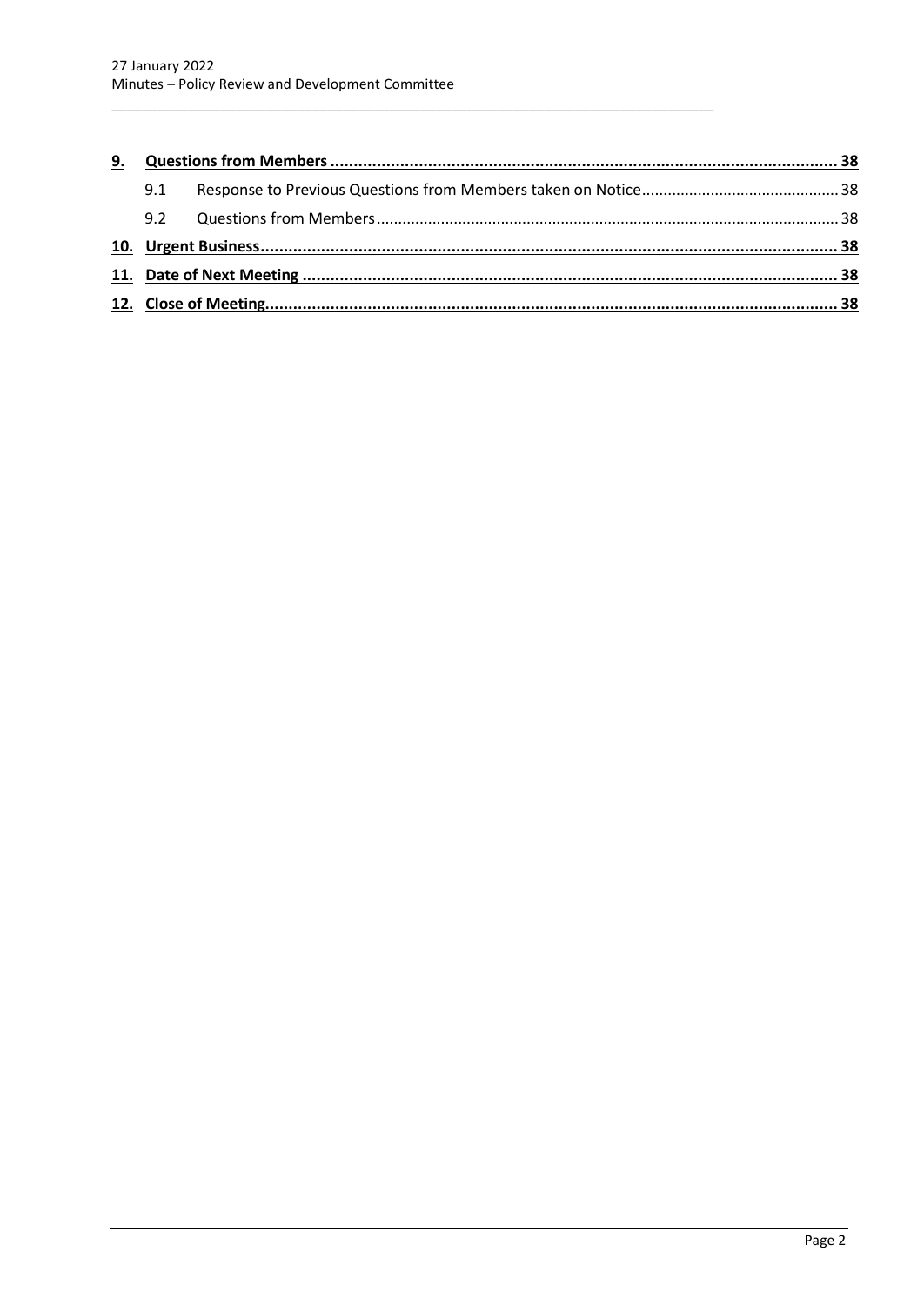### <span id="page-3-0"></span>**1. Declaration of Opening**

The Manager Governance opened the meeting at 9.30am as this was the first meeting of the Policy Review and Development Committee since the 2021 local government elections, and therefore the committee is required to elect a Presiding Member from amongst themselves in accordance with Section 5.12 of the *Local Government Act 1995*.

The Manager Governance called for nominations for the position of Presiding Member

\_\_\_\_\_\_\_\_\_\_\_\_\_\_\_\_\_\_\_\_\_\_\_\_\_\_\_\_\_\_\_\_\_\_\_\_\_\_\_\_\_\_\_\_\_\_\_\_\_\_\_\_\_\_\_\_\_\_\_\_\_\_\_\_\_\_\_\_\_\_\_\_\_\_\_\_\_\_

Cr Smith nominated Cr Kozisek as presiding member, which was seconded by Cr Giles. Cr Kozisek accepted the nomination. There being no further nominations, Cr Kozisek was duly elected the Presiding Member of the Policy Review and Development Committee, and therein assumed the Chair.

### <span id="page-3-1"></span>**2. Disclaimer**

Not applicable to this committee.

### <span id="page-3-2"></span>**3. Announcements from the Presiding Member**

Nil

### <span id="page-3-3"></span>**4. Attendances**

*Committee Members:*

| <b>Member Name</b> | Representing         |
|--------------------|----------------------|
| Cr Wendy Giles     | City of Bunbury      |
| Cr Michelle Steck  | Deputy for Cr Steele |
| Cr Marina Quain    | City of Bunbury      |
| Cr Cheryl Kozisek  | City of Bunbury      |
| Cr Tresslyn Smith  | City of Bunbury      |

### *Ex-officio Members (non-voting):*

| Member Name                          | Representing                   |
|--------------------------------------|--------------------------------|
| Mr Mal Osborne (via videoconference) | <b>Chief Executive Officer</b> |

### *Support Staff:*

| <b>Name</b>         | <b>Title</b>                                 |  |  |
|---------------------|----------------------------------------------|--|--|
| Mr Greg Golinski    | Manager Governance                           |  |  |
| Mr David Ransom     | <b>Manager Finance</b>                       |  |  |
| Mr Steve de Meillon | <b>Team Leader Community Partnerships</b>    |  |  |
| Mr Mark Allies      | Team Leader Rangers and Emergency Management |  |  |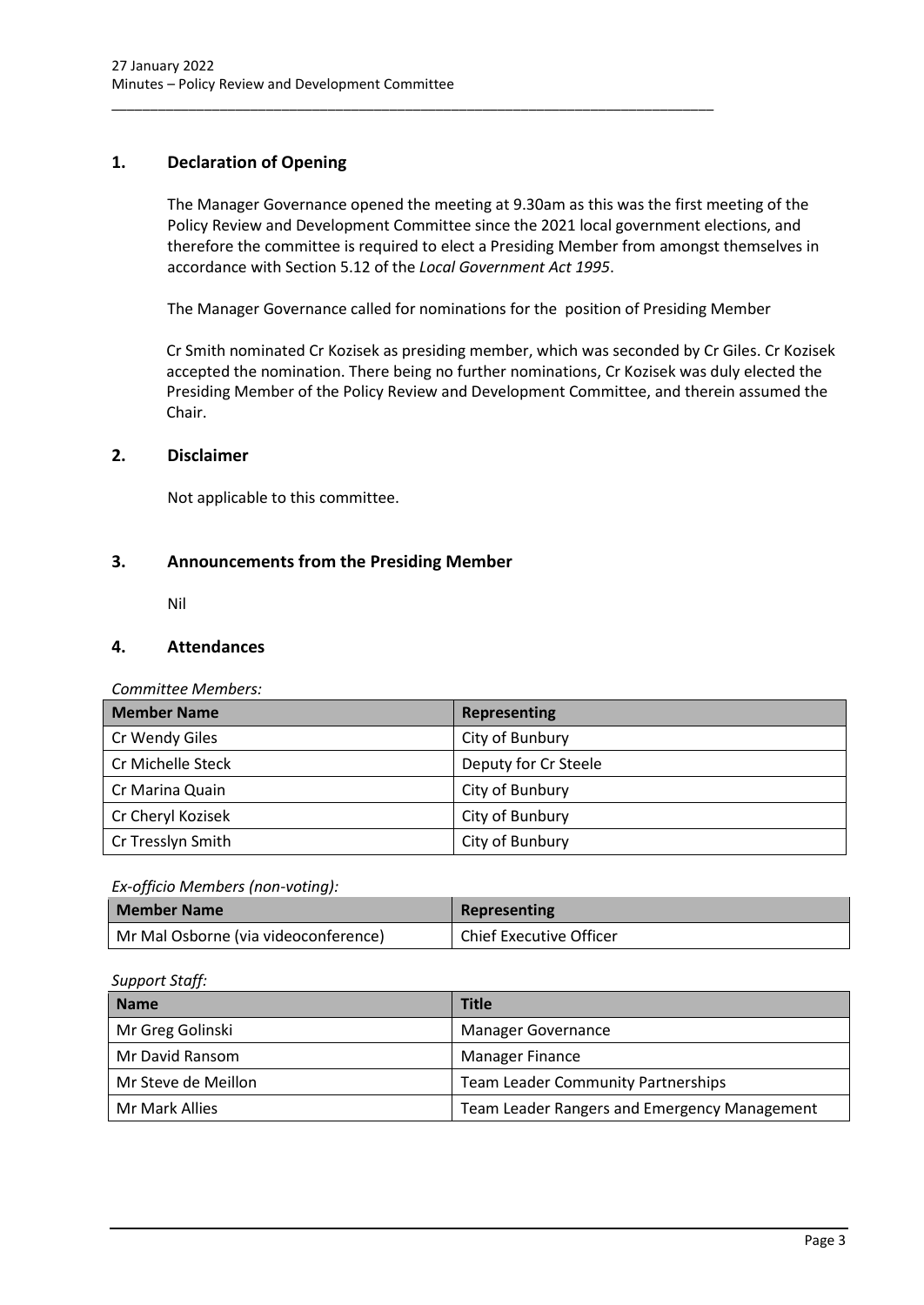### **4.1 Apologies**

Cr Steele was an apology.

<span id="page-4-0"></span>\_\_\_\_\_\_\_\_\_\_\_\_\_\_\_\_\_\_\_\_\_\_\_\_\_\_\_\_\_\_\_\_\_\_\_\_\_\_\_\_\_\_\_\_\_\_\_\_\_\_\_\_\_\_\_\_\_\_\_\_\_\_\_\_\_\_\_\_\_\_\_\_\_\_\_\_\_\_

### <span id="page-4-1"></span>**4.2 Approved Leave of Absence**

Nil

### <span id="page-4-2"></span>**5. Declaration of Interest**

IMPORTANT: Committee members to complete a "Disclosure of Interest" form for each item on the agenda in which they wish to disclose a financial/proximity/impartiality interest. They should give the form to the Presiding Member before the meeting commences. After the meeting, the form is to be forwarded to the Administration Services Section for inclusion in the Corporate Financial Disclosures Register.

Nil

### <span id="page-4-3"></span>**6. Confirmation of Minutes**

Committee Decision: Moved: Cr Kozisek Seconded: Cr Giles

*The minutes of the Policy Review and Development Committee Meeting held on 30 September 2021 are confirmed as a true and accurate record.*

*CARRIED*

### <span id="page-4-4"></span>**7. Method of Dealing with Agenda Business**

All items were dealt with in the order they appeared in the agenda.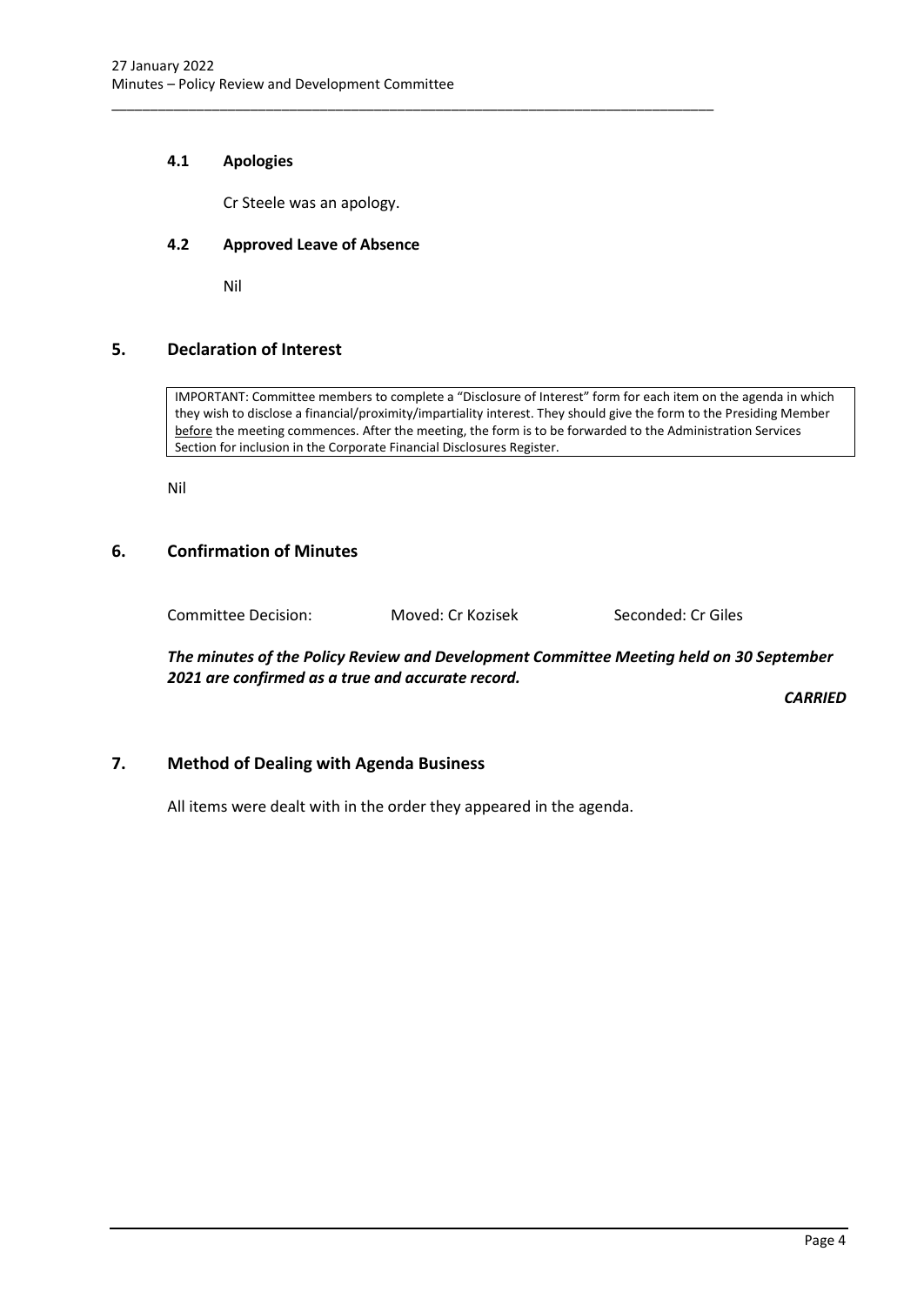### <span id="page-5-1"></span><span id="page-5-0"></span>**8. Reports**

### **8.1 Review of Council Policy: Occupational Health and Safety**

\_\_\_\_\_\_\_\_\_\_\_\_\_\_\_\_\_\_\_\_\_\_\_\_\_\_\_\_\_\_\_\_\_\_\_\_\_\_\_\_\_\_\_\_\_\_\_\_\_\_\_\_\_\_\_\_\_\_\_\_\_\_\_\_\_\_\_\_\_\_\_\_\_\_\_\_\_\_

| <b>File Ref:</b>            | COB/306                                                           |  |                             |  |
|-----------------------------|-------------------------------------------------------------------|--|-----------------------------|--|
| <b>Applicant/Proponent:</b> | Internal                                                          |  |                             |  |
| <b>Responsible Officer:</b> | Jason Hall, Team Leader OSH                                       |  |                             |  |
| <b>Responsible Manager:</b> | Odetta Robertson Manager People and Safety                        |  |                             |  |
| <b>Executive:</b>           | Karin Strachan, Director Strategy and Organisational Performance  |  |                             |  |
| <b>Authority/Discretion</b> | Advocacy<br>Review                                                |  |                             |  |
|                             | ⊠<br>Executive/Strategic                                          |  | Quasi-Judicial              |  |
|                             | ⊠<br>Legislative                                                  |  | <b>Information Purposes</b> |  |
| <b>Attachments:</b>         | Appendix 1: CURRENT Council Policy Occupational Health and Safety |  |                             |  |

### **Summary**

The purpose of this Report is for Council to consider revoking an existing Policy that outlines the City of Bunbury's objectives and commitment to improving safety performance. A copy of the current policy is attached at Appendix 1.

### **Executive Recommendation**

That the Policy Review and Development Committee recommends that Council revoke Council Policy Occupational Safety and Health, noting that the policy has been adopted by the Executive Leadership Team as a Management Policy.

### *Voting Requirement: Simple Majority*

### **Strategic Relevance**

| Theme 4:       | Our City                                                               |
|----------------|------------------------------------------------------------------------|
| Goal:          | Civic leadership, partnerships and sound governance in delivering with |
|                | and for the community                                                  |
| Objective 4.3: | Trusted leadership and robust decision-making                          |

### **Regional Impact Statement**

There will not be any regional impact by endorsing the revised Policy

### **Background**

The City engaged NSCO Consulting to undertake an audit of the Occupational Safety and Health compliance at the City back in 2018. The audit identified that whilst the City at the time had a Corporate Guideline: Occupational Safety and Health, Standard *AS/NZS 4801:2001 Occupational Health and Safety Management System* required an overarching Occupational Safety and Health "policy" to meet satisfactory compliance. The then Corporate Guideline was subsequently adopted as a "policy" in order to meet compliance.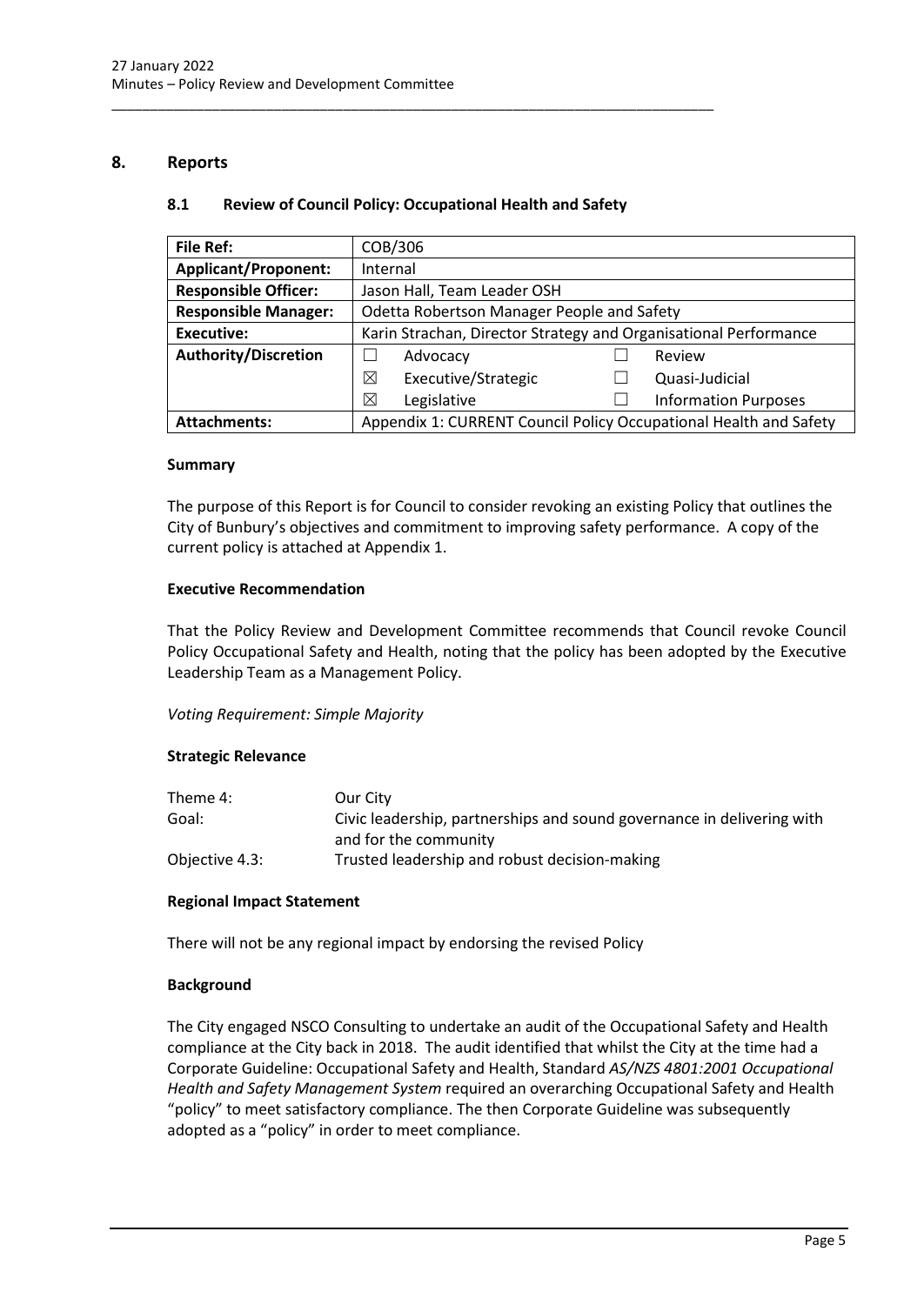The City's Policy Framework has since been amended by Council with the nomenclature "Corporate Guideline" no longer in existence, having been replaced with the term "Management Policy".

### **Council Policy Compliance**

This report facilitates the review of an existing Council Policy.

\_\_\_\_\_\_\_\_\_\_\_\_\_\_\_\_\_\_\_\_\_\_\_\_\_\_\_\_\_\_\_\_\_\_\_\_\_\_\_\_\_\_\_\_\_\_\_\_\_\_\_\_\_\_\_\_\_\_\_\_\_\_\_\_\_\_\_\_\_\_\_\_\_\_\_\_\_\_

### **Legislative Compliance**

- Section 19 *Occupational Safety and Health Act 1984*
- *Occupational Safety and Health Regulations 1996*
- *AS/NZS 4801:2001 Occupational Health and Safety Management Systems.*

### **Officer Comments**

Given the changes to the Policy Framework, the Occupational Health and Safety Policy is no longer required to be adopted by Council as a Council Policy, and has been endorsed by the Executive Leadership Team as a "Management Policy". The Council Policy can therefore be revoked.

### **Analysis of Financial and Budget Implications**

Nil

### **Community Consultation**

Nil

### **Elected Member/Officer Consultation**

This matter is presented to the PRDC for consideration.

### **Applicant Consultation**

N/A

### **Timeline: Council Decision Implementation**

Immediate once Council have endorsed the recommendation.

### **Outcome of Meeting – 27 January 2022**

General discussion took place in relation to this item, and in particular the Council's oversight into Work Health and Safety (WHS) related matters in the event of a Council Policy becoming a Management Policy. The CEO indicated that any relevant WHS and related risk matters are presented through the Council's Audit Committee, such that the broader oversight still remains.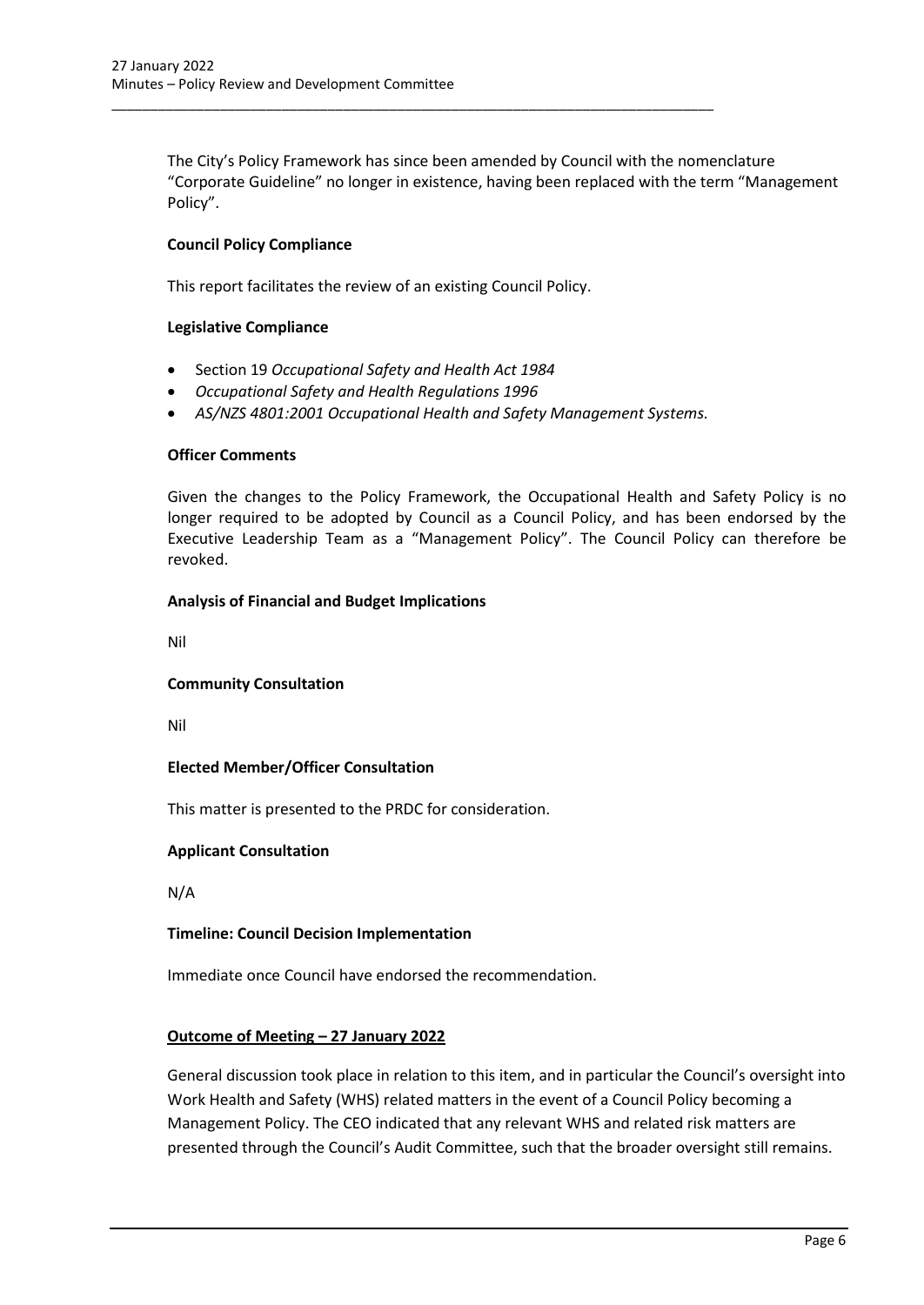The Executive Recommendation was moved by Cr Kozisek and seconded by Cr Giles and was CARRIED unanimously as follows:

\_\_\_\_\_\_\_\_\_\_\_\_\_\_\_\_\_\_\_\_\_\_\_\_\_\_\_\_\_\_\_\_\_\_\_\_\_\_\_\_\_\_\_\_\_\_\_\_\_\_\_\_\_\_\_\_\_\_\_\_\_\_\_\_\_\_\_\_\_\_\_\_\_\_\_\_\_\_

*That the Policy Review and Development Committee recommends that Council revoke Council Policy Occupational Safety and Health, noting that the policy has been adopted by the Executive Leadership Team as a Management Policy.*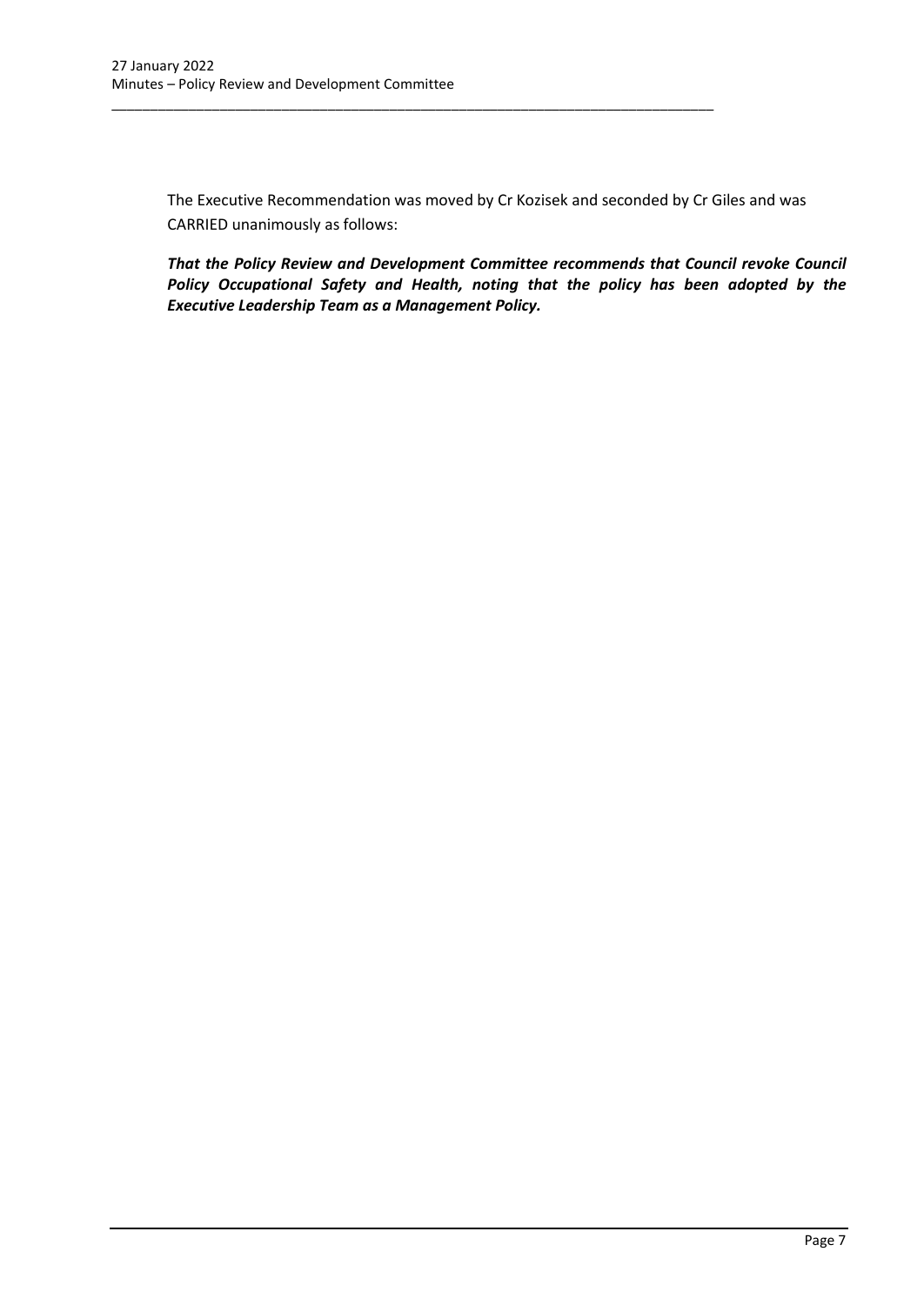### **8.2 Review of Council Policy: Asset Monitoring**

<span id="page-8-0"></span>\_\_\_\_\_\_\_\_\_\_\_\_\_\_\_\_\_\_\_\_\_\_\_\_\_\_\_\_\_\_\_\_\_\_\_\_\_\_\_\_\_\_\_\_\_\_\_\_\_\_\_\_\_\_\_\_\_\_\_\_\_\_\_\_\_\_\_\_\_\_\_\_\_\_\_\_\_\_

| <b>File Ref:</b>                                                           | COB/306                                                          |  |                             |  |
|----------------------------------------------------------------------------|------------------------------------------------------------------|--|-----------------------------|--|
| <b>Applicant/Proponent:</b>                                                | Internal                                                         |  |                             |  |
| <b>Responsible Officer:</b>                                                | Odetta Robertson Manager People and Safety                       |  |                             |  |
| <b>Responsible Manager:</b>                                                | Odetta Robertson Manager People and Safety                       |  |                             |  |
| <b>Executive:</b>                                                          | Karin Strachan, Director Strategy and Organisational Performance |  |                             |  |
| <b>Authority/Discretion</b>                                                | Advocacy<br>Review                                               |  |                             |  |
|                                                                            | ⊠<br>Executive/Strategic                                         |  | Quasi-Judicial              |  |
|                                                                            | Legislative                                                      |  | <b>Information Purposes</b> |  |
| Appendix 2: CURRENT Council Policy Asset Monitoring<br><b>Attachments:</b> |                                                                  |  |                             |  |

### **Summary**

This report is presented to the Policy Review and Development Committee (PRDC) to facilitate a review of current Council Policy Asset Monitoring. The policy was last reviewed in May 2019 and is now due for its biennial review.

### **Executive Recommendation**

That the Policy Review and Development Committee recommends that Council notes the review of Council Policy Asset Monitoring, with no changes recommended.

### *Voting Requirement: Simple Majority*

### **Strategic Relevance**

| Theme 4       | Our City                                                               |
|---------------|------------------------------------------------------------------------|
| Goal          | Civic leadership, partnerships and sound governance in delivering with |
|               | and for the community.                                                 |
| Objective 4.4 | A skilled organisation, which exercises responsible asset stewardship, |
|               | sound financial management, and exemplary customer service.            |

### **Regional Impact Statement**

Nil.

### **Background**

This policy facilitates the protection of the City's assets and equipment, as well as assisting with the management of the City's mobile assets.

The City of Bunbury is committed to providing a safe work environment for its employees and the community in which unlawful, antisocial and inappropriate activity is kept to a minimum while respecting the individual rights of privacy.

The policy ensures that the possible use of workplace surveillance will be compliant with the requirements of relevant legislation, including the *Surveillance Device Act 1998*.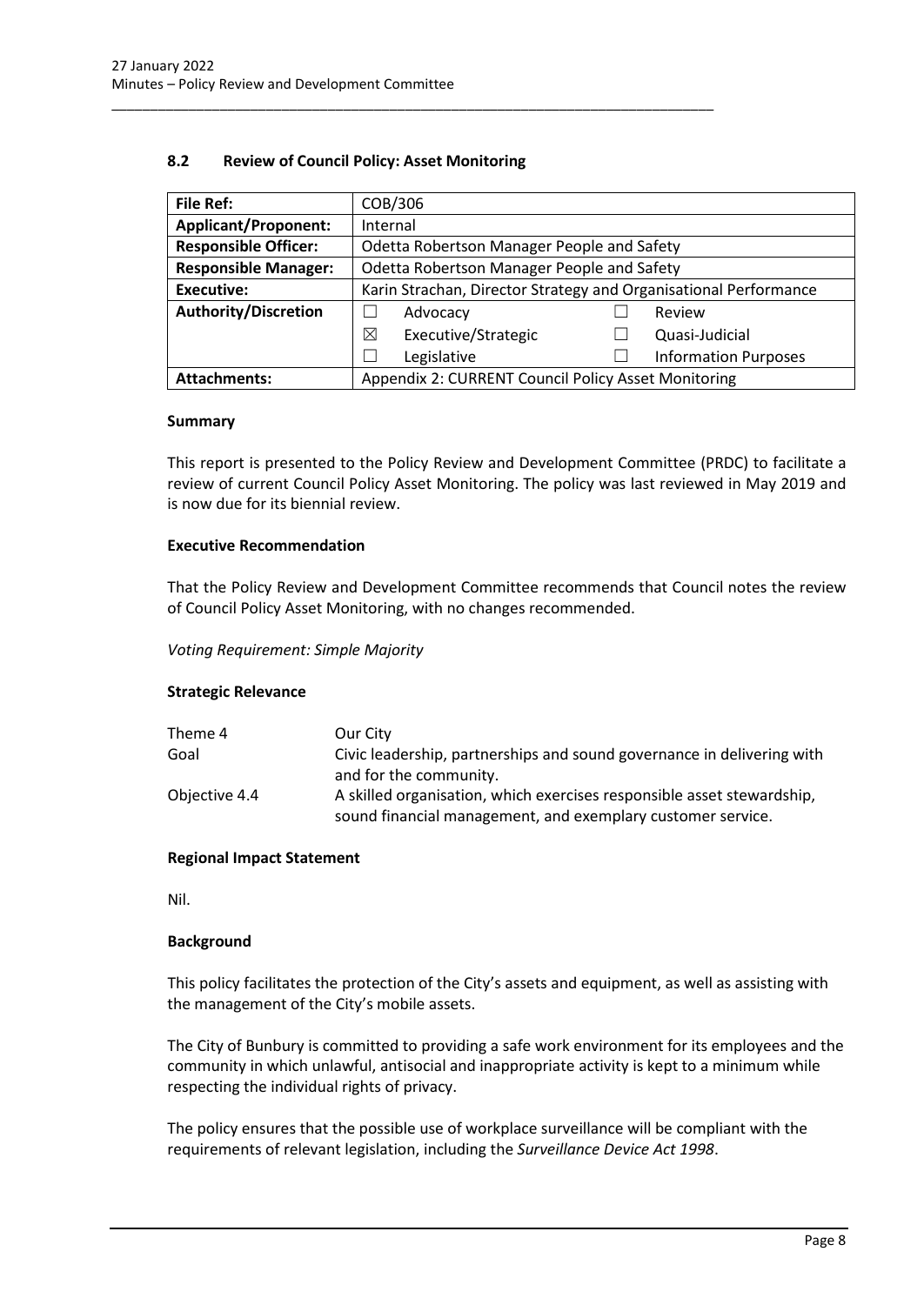### **Council Policy Compliance**

This report facilitates the review of an existing Council Policy.

\_\_\_\_\_\_\_\_\_\_\_\_\_\_\_\_\_\_\_\_\_\_\_\_\_\_\_\_\_\_\_\_\_\_\_\_\_\_\_\_\_\_\_\_\_\_\_\_\_\_\_\_\_\_\_\_\_\_\_\_\_\_\_\_\_\_\_\_\_\_\_\_\_\_\_\_\_\_

### **Legislative Compliance**

The *Surveillance Device Act 1998* requires organisations to have in place policies prior to any surveillance activities being implemented, to ensure all affected persons (employees) are fully aware of the City's intentions in this regard.

### **Officer Comments**

Officers have undertaken a review of the current policy and do not recommend any changes. The content of the policy is considered appropriate.

### **Analysis of Financial and Budget Implications**

The Policy will not have any impact on the budget.

### **Community Consultation**

Nil

### **Elected Member/Officer Consultation**

This policy is presented to the PRDC for consideration.

### **Applicant Consultation**

N/A

### **Timeline: Council Decision Implementation**

Immediate once Council have endorsed the recommendation.

### **Outcome of Meeting – 27 January 2022**

The Executive Recommendation was moved by Cr Steck and seconded by Cr Quain and was CARRIED unanimously as follows:

### <span id="page-9-0"></span>*That the Policy Review and Development Committee recommends that Council notes the review of Council Policy Asset Monitoring, with no changes recommended.*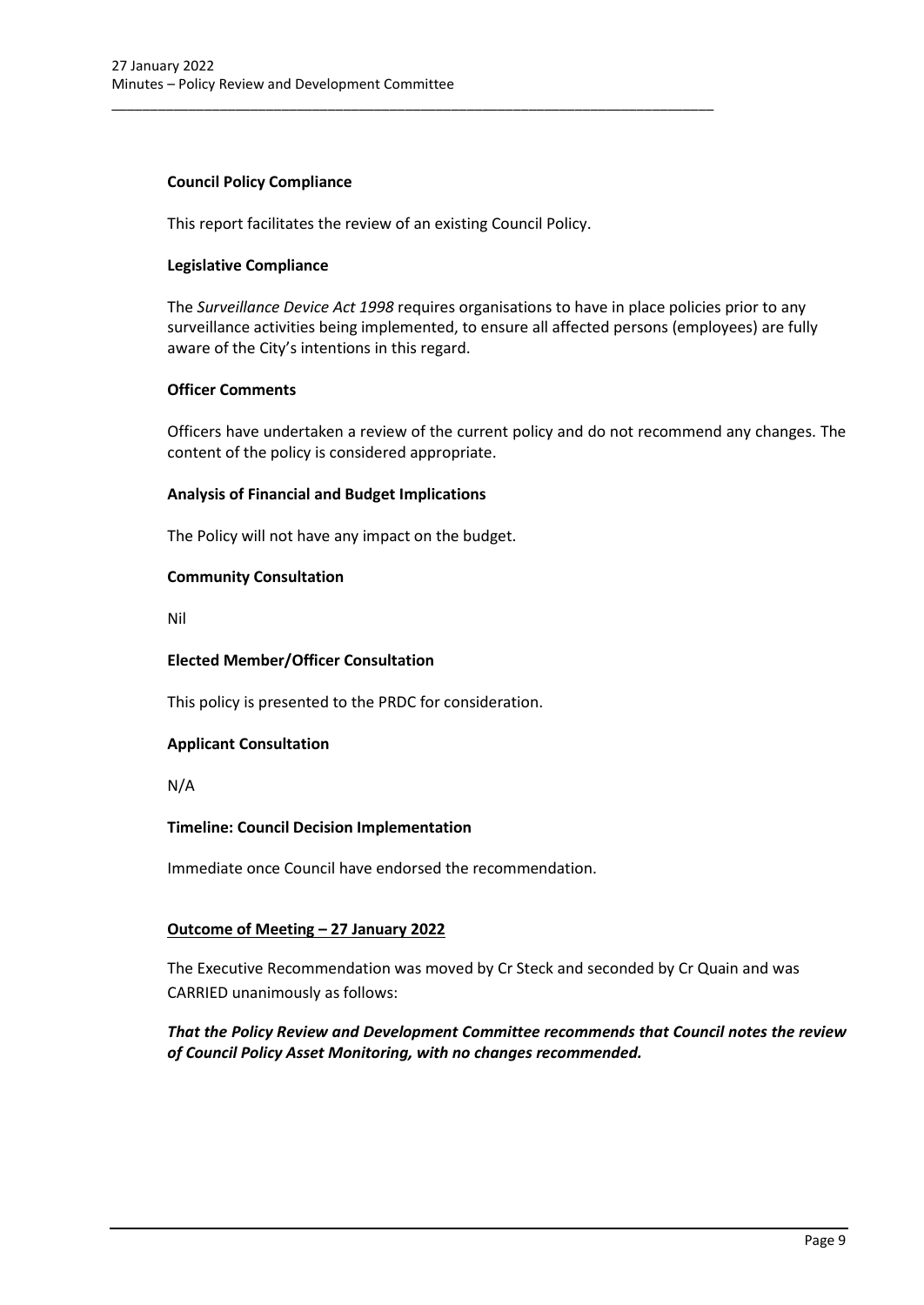### **8.3 Review of Council Policy: Equal Opportunity**

\_\_\_\_\_\_\_\_\_\_\_\_\_\_\_\_\_\_\_\_\_\_\_\_\_\_\_\_\_\_\_\_\_\_\_\_\_\_\_\_\_\_\_\_\_\_\_\_\_\_\_\_\_\_\_\_\_\_\_\_\_\_\_\_\_\_\_\_\_\_\_\_\_\_\_\_\_\_

| <b>File Ref:</b>            | COB/306                                                          |  |                             |
|-----------------------------|------------------------------------------------------------------|--|-----------------------------|
| <b>Applicant/Proponent:</b> | Internal                                                         |  |                             |
| <b>Responsible Officer:</b> | Odetta Robertson Manager People and Safety                       |  |                             |
| <b>Responsible Manager:</b> | Odetta Robertson Manager People and Safety                       |  |                             |
| <b>Executive:</b>           | Karin Strachan, Director Strategy and Organisational Performance |  |                             |
| <b>Authority/Discretion</b> | Advocacy<br>Review                                               |  |                             |
|                             | Executive/Strategic<br>⊠                                         |  | Quasi-Judicial              |
|                             | ⊠<br>Legislative                                                 |  | <b>Information Purposes</b> |
| <b>Attachments:</b>         | Appendix 3: REVISED Council Policy Equal Opportunity             |  |                             |

#### **Summary**

This report is presented to the Policy Review and Development Committee (PRDC) to facilitate a review of current Council Policy Equal Opportunity. The policy was last reviewed in May 2019 and is now due for its biennial review.

### **Executive Recommendation**

That the Policy Review and Development Committee recommends that Council adopts the revised Council Policy Equal Opportunity as presented at Appendix 3.

#### *Voting Requirement: Simple Majority*

#### **Strategic Relevance**

| Theme 4       | Our City                                                               |
|---------------|------------------------------------------------------------------------|
| Goal          | Civic leadership, partnerships and sound governance in delivering with |
|               | and for the community.                                                 |
| Objective 4.4 | A skilled organisation, which exercises responsible asset stewardship, |
|               | sound financial management, and exemplary customer service.            |

#### **Regional Impact Statement**

Nil.

#### **Background**

Initially a work procedure, Council Policy Equal Opportunity was adopted by Council on 22 June 1999 and last reviewed in May 2019. The purpose of the Policy is to ensure the fair and equitable treatment of persons accessing the City of Bunbury's services/facilities (members of the public) and/or in the course of employment with the City of Bunbury.

### **Council Policy Compliance**

This report facilitates the review of an existing Council Policy.

### **Legislative Compliance**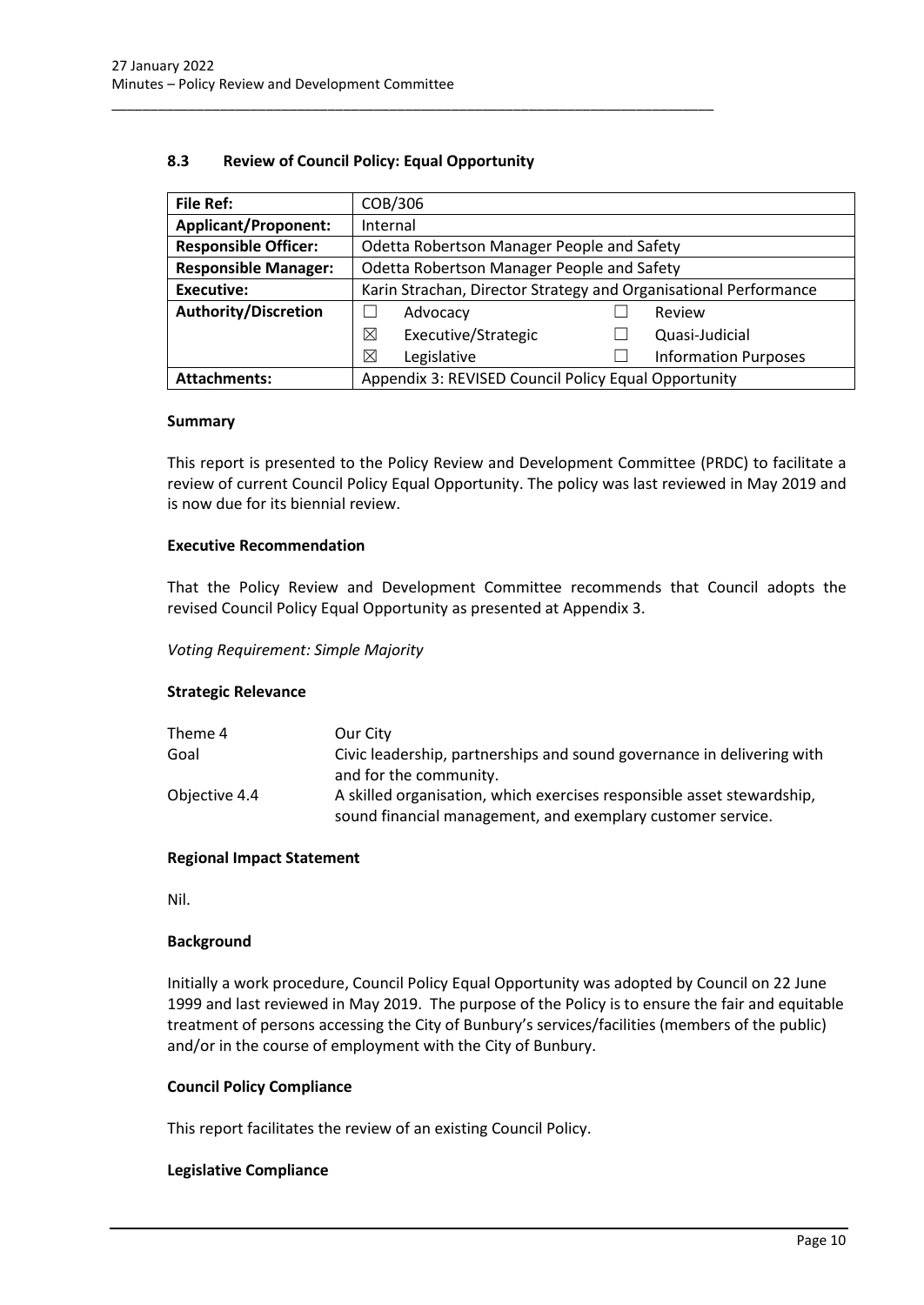- *Local Government Act 1995*
- *Equal Opportunity Act 1984*
- *Fair Work Act 2009 (Cth)*
- *Age Discrimination Act 2004 (Cth)*
- *Workplace Gender Equality Act 2012 (Cth)*

\_\_\_\_\_\_\_\_\_\_\_\_\_\_\_\_\_\_\_\_\_\_\_\_\_\_\_\_\_\_\_\_\_\_\_\_\_\_\_\_\_\_\_\_\_\_\_\_\_\_\_\_\_\_\_\_\_\_\_\_\_\_\_\_\_\_\_\_\_\_\_\_\_\_\_\_\_\_

- *Disability Discrimination Act 1992 (Cth)*
- *Sex Discrimination Act 1984 (Cth)*
- *Racial Discrimination Act 1975 (Cth)*

#### **Officer Comments**

Officers have undertaken a review of the current policy, with minor changes recommended to reflect the City's current Policy Framework, ie. Management Policies vs Corporate Guidelines.

### **Analysis of Financial and Budget Implications**

The Policy will not have any impact on the budget.

### **Community Consultation**

Nil

### **Elected Member/Officer Consultation**

This policy is presented to the PRDC for consideration.

### **Applicant Consultation**

N/A

### **Timeline: Council Decision Implementation**

Immediate once Council have endorsed the recommendation.

### **Outcome of Meeting – 27 January 2022**

The Executive Recommendation was moved by Cr Quain and seconded by Cr Giles and was CARRIED unanimously as follows:

### *That the Policy Review and Development Committee recommends that Council adopts the revised Council Policy Equal Opportunity as presented at Appendix 3.*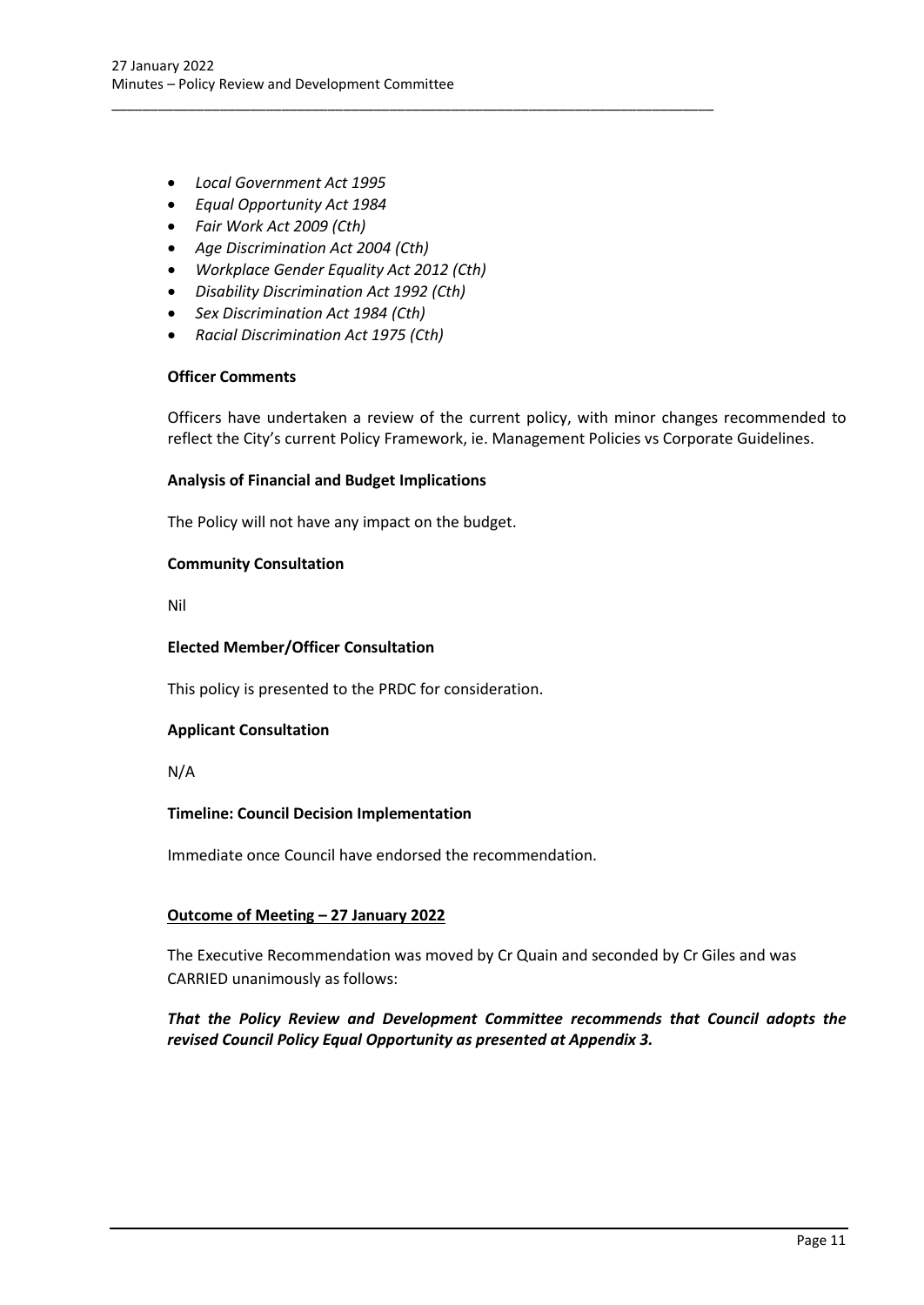### **8.4 Review of Council Policy: Recognition of Employee Service Upon Retirement or Resignation**

<span id="page-12-0"></span>\_\_\_\_\_\_\_\_\_\_\_\_\_\_\_\_\_\_\_\_\_\_\_\_\_\_\_\_\_\_\_\_\_\_\_\_\_\_\_\_\_\_\_\_\_\_\_\_\_\_\_\_\_\_\_\_\_\_\_\_\_\_\_\_\_\_\_\_\_\_\_\_\_\_\_\_\_\_

| <b>File Ref:</b>            | COB/306                                                            |  |                             |  |
|-----------------------------|--------------------------------------------------------------------|--|-----------------------------|--|
| <b>Applicant/Proponent:</b> | Internal                                                           |  |                             |  |
| <b>Responsible Officer:</b> | Odetta Robertson Manager People and Safety                         |  |                             |  |
| <b>Responsible Manager:</b> | Odetta Robertson Manager People and Safety                         |  |                             |  |
| Executive:                  | Karin Strachan, Director Strategy and Organisational Performance   |  |                             |  |
| <b>Authority/Discretion</b> | Advocacy                                                           |  | Review                      |  |
|                             | ⊠<br>Executive/Strategic                                           |  | Quasi-Judicial              |  |
|                             | Legislative                                                        |  | <b>Information Purposes</b> |  |
| <b>Attachments:</b>         | Appendix 4: CURRENT Council Policy Recognition of Employee Service |  |                             |  |
|                             | Upon Retirement or Resignation                                     |  |                             |  |

### **Summary**

This report is presented to the Policy Review and Development Committee (PRDC) to facilitate a review of current Council Policy Recognition of Employee Service Upon Retirement or Resignation. The policy was last reviewed in July 2019 and is now due for its biennial review.

#### **Executive Recommendation**

That the Policy Review and Development Committee recommends that Council notes the review of Council Policy Recognition of Employee Service Upon Retirement or Resignation, with no changes recommended.

### *Voting Requirement: Simple Majority*

### **Strategic Relevance**

| Theme 4       | Our City                                                               |
|---------------|------------------------------------------------------------------------|
| Goal          | Civic leadership, partnerships and sound governance in delivering with |
|               | and for the community.                                                 |
| Objective 4.4 | A skilled organisation, which exercises responsible asset stewardship, |
|               | sound financial management, and exemplary customer service.            |

#### **Regional Impact Statement**

Nil.

#### **Background**

This policy was last reviewed in July 2019 and is now due for its biennial review.

#### **Council Policy Compliance**

This report facilitates the review of an existing Council Policy.

#### **Legislative Compliance**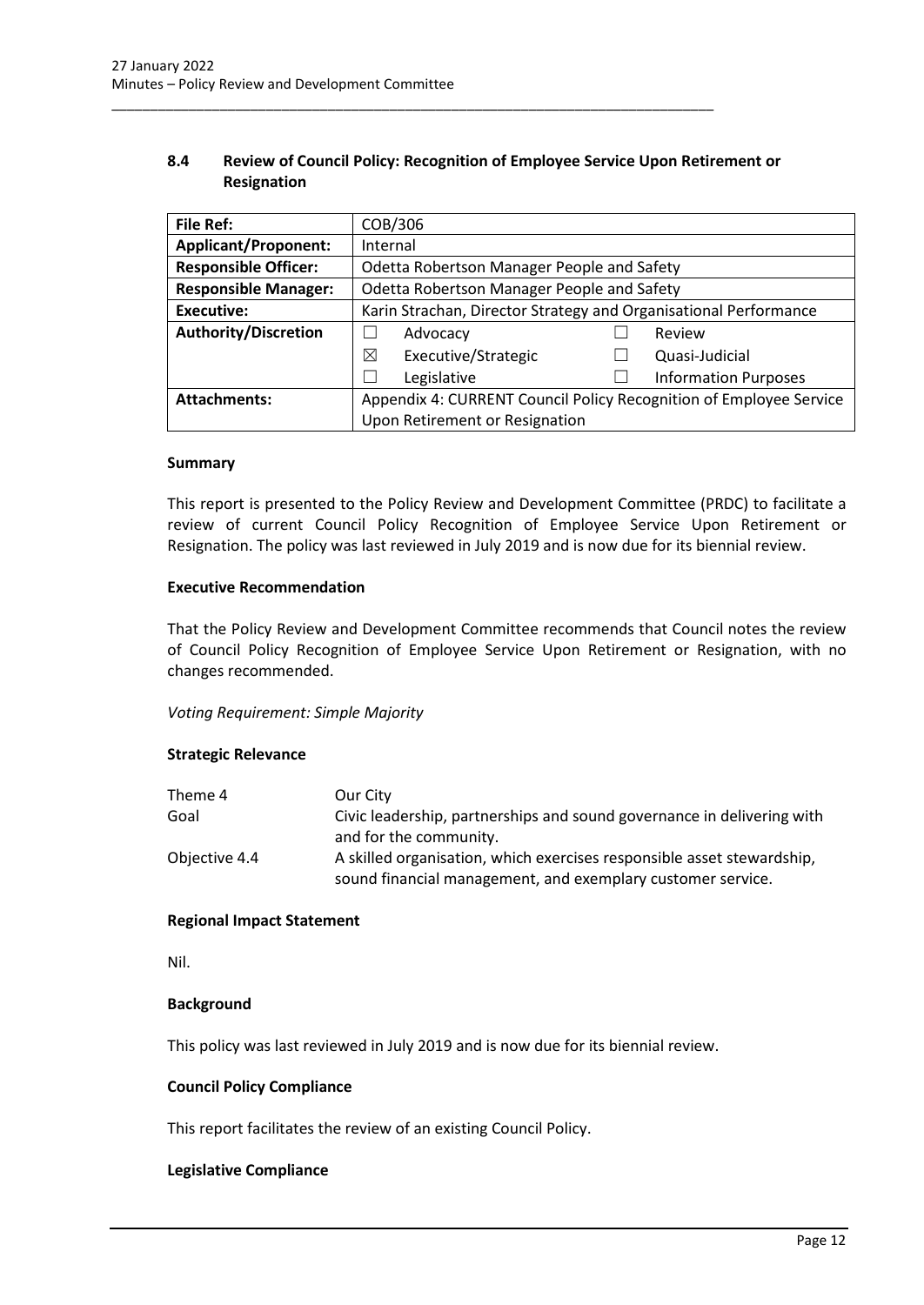Section 5.50 of the *Local Government Act 1995* requires a local government to have in place a policy in relation to employees whose employment with the local government is finishing, setting out the circumstances in which the local government will pay an employee an amount in addition to any amount to which the employee is entitled under a contract of employment or award relating to the employee, and the manner of assessment of the additional amount.

### **Officer Comments**

Officers have undertaken a review of the Policy as presented at Appendix 4, and suggest that the content of the current policy is appropriate and does not require amendment. The policy remains consistent with the wording contained in legislation.

### **Analysis of Financial and Budget Implications**

Any payments made will be from existing budget lines for this purpose.

\_\_\_\_\_\_\_\_\_\_\_\_\_\_\_\_\_\_\_\_\_\_\_\_\_\_\_\_\_\_\_\_\_\_\_\_\_\_\_\_\_\_\_\_\_\_\_\_\_\_\_\_\_\_\_\_\_\_\_\_\_\_\_\_\_\_\_\_\_\_\_\_\_\_\_\_\_\_

### **Community Consultation**

Nil

### **Elected Member/Officer Consultation**

This policy is presented to the PRDC for consideration.

### **Applicant Consultation**

N/A

### **Timeline: Council Decision Implementation**

Immediate once Council have endorsed the recommendation.

### **Outcome of Meeting – 27 January 2022**

The Executive Recommendation was moved by Cr Quain and seconded by Cr Steck and was CARRIED unanimously as follows:

*That the Policy Review and Development Committee recommends that Council notes the review of Council Policy Recognition of Employee Service Upon Retirement or Resignation, with no changes recommended.*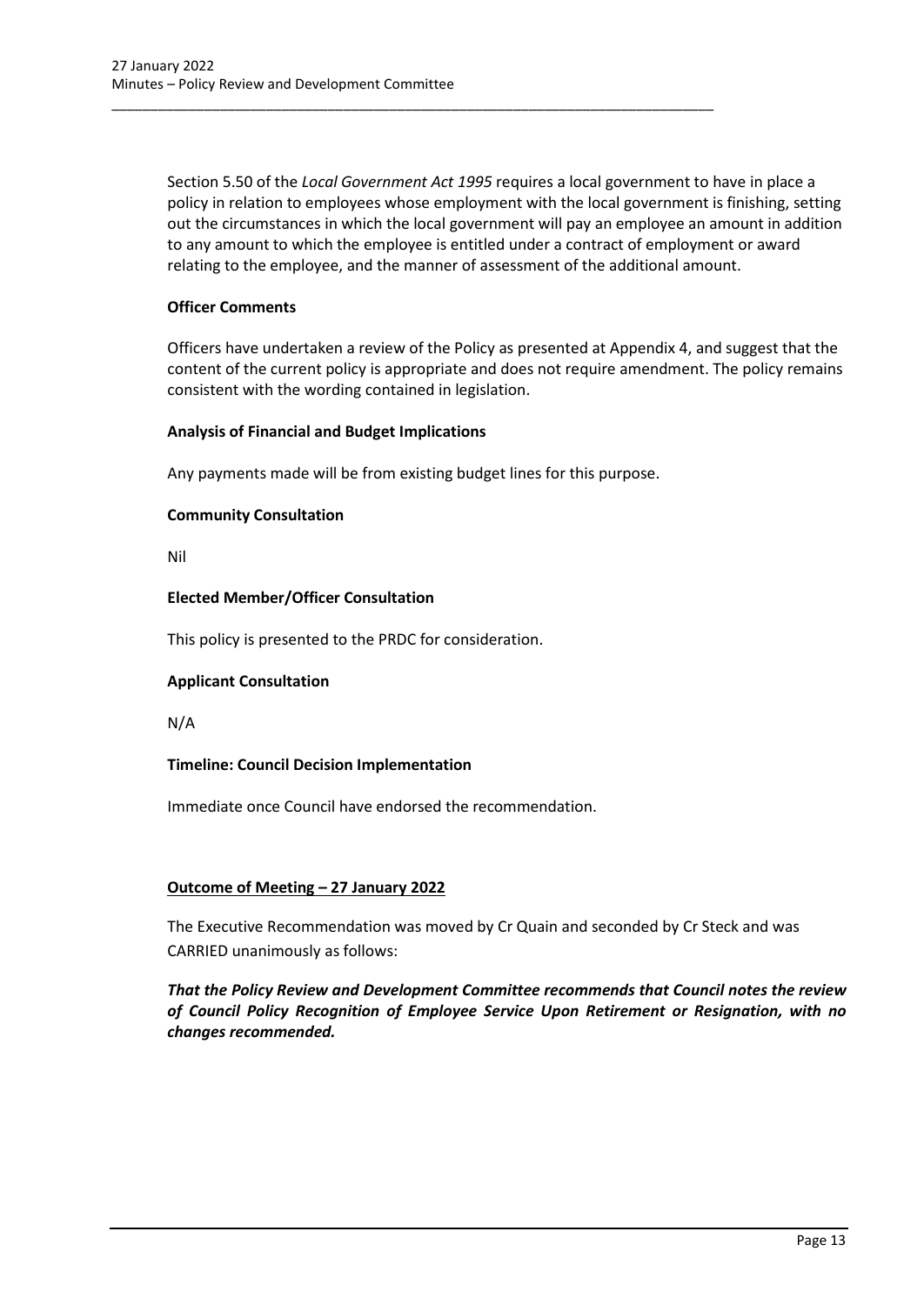| <b>File Ref:</b>            | COB/306                                                          |  |                             |  |
|-----------------------------|------------------------------------------------------------------|--|-----------------------------|--|
| <b>Applicant/Proponent:</b> | City of Bunbury                                                  |  |                             |  |
| <b>Responsible Officer:</b> | Brian Watkins, Senior Property Officer                           |  |                             |  |
| <b>Responsible Manager:</b> | David Ransom, Manager Finance                                    |  |                             |  |
| <b>Executive:</b>           | Karin Strachan, Director Strategy and Organisational Performance |  |                             |  |
| <b>Authority/Discretion</b> | Advocacy                                                         |  | Review                      |  |
|                             | ⊠<br>Executive/Strategic                                         |  | Quasi-Judicial              |  |
|                             | Legislative                                                      |  | <b>Information Purposes</b> |  |
| <b>Attachments:</b>         | Appendix 5: REVISED Registration of Freehold Commercial Leases   |  |                             |  |
|                             | <b>Council Policy</b>                                            |  |                             |  |

### **8.5 Review of Council Policy: Registration of Freehold Commercial Leases**

<span id="page-14-0"></span>\_\_\_\_\_\_\_\_\_\_\_\_\_\_\_\_\_\_\_\_\_\_\_\_\_\_\_\_\_\_\_\_\_\_\_\_\_\_\_\_\_\_\_\_\_\_\_\_\_\_\_\_\_\_\_\_\_\_\_\_\_\_\_\_\_\_\_\_\_\_\_\_\_\_\_\_\_\_

#### **Summary**

This report is presented to the Policy Review and Development Committee (PRDC) to facilitate a review of current Council Policy Registration of Freehold Commercial Leases. The policy was last reviewed in September 2019 and is now due for its biennial review.

### **Executive Recommendation**

That the Policy Review and Development Committee recommends that Council adopts the revised Council Policy Registration of Freehold Commercial Leases as presented at Appendix 5.

### *Voting Requirement: Simple Majority*

### **Strategic Relevance**

| Theme 4       | Our City                                                               |
|---------------|------------------------------------------------------------------------|
| Goal          | Civic leadership, partnerships and sound governance in delivering with |
|               | and for the community.                                                 |
| Objective 4.4 | A skilled organisation, which exercises responsible asset stewardship, |
|               | sound financial management, and exemplary customer service.            |

#### **Regional Impact Statement**

Nil.

#### **Background**

This policy was last reviewed in September 2019 and is presented to Council as part of a biennial policy review process. The policy applies to commercial leases on freehold land between the City and third parties.

#### **Council Policy Compliance**

This report facilitates the review of an existing Council Policy.

#### **Legislative Compliance**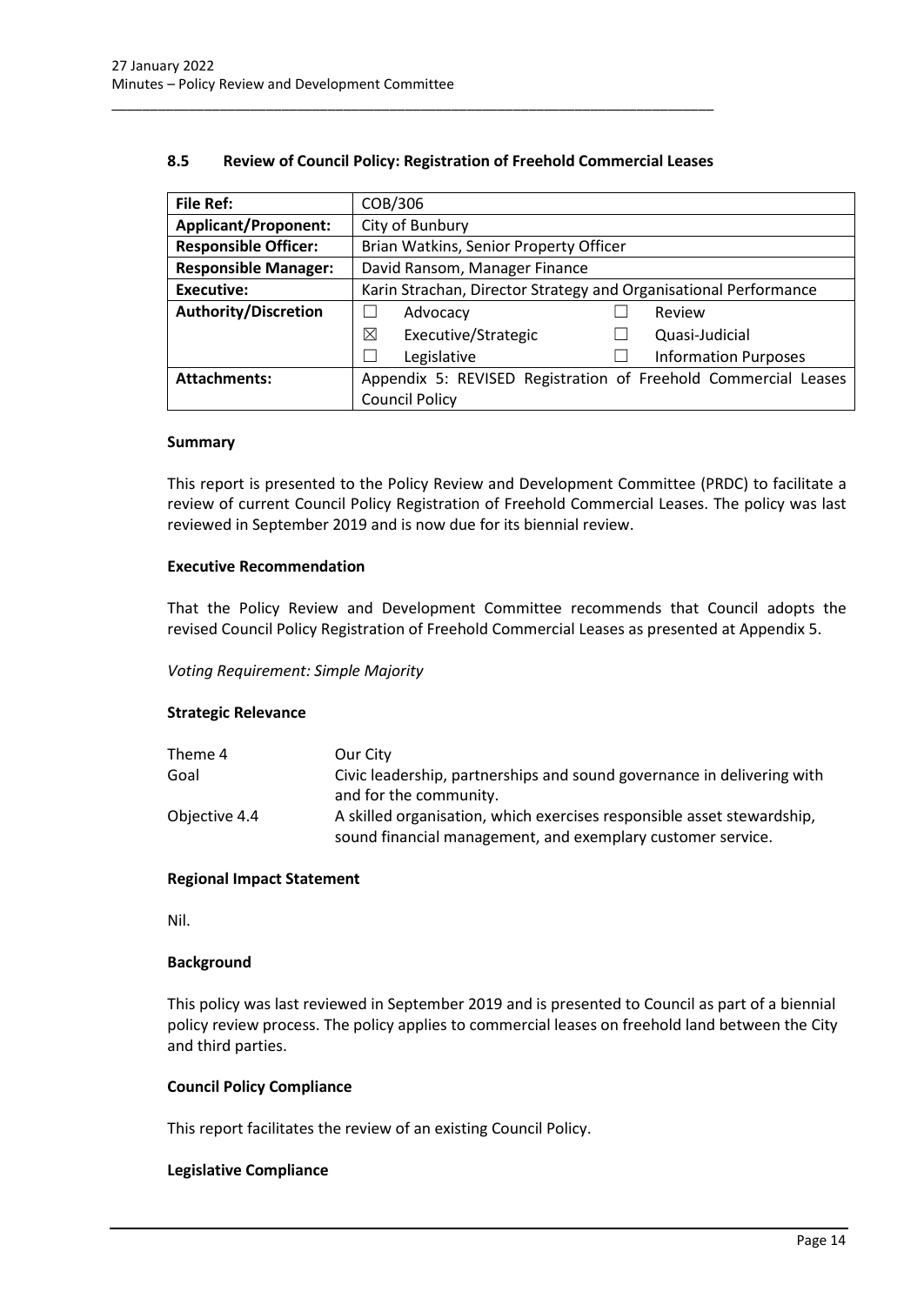### N/A

### **Officer Comments**

Officers have undertaken a review of the current policy, with minor changes recommended; specifically that there is no such thing as a freehold crown lease. It is suspected that the word "crown" is an unintended typographical error.

### **Analysis of Financial and Budget Implications**

The Policy will not have any impact on the budget.

\_\_\_\_\_\_\_\_\_\_\_\_\_\_\_\_\_\_\_\_\_\_\_\_\_\_\_\_\_\_\_\_\_\_\_\_\_\_\_\_\_\_\_\_\_\_\_\_\_\_\_\_\_\_\_\_\_\_\_\_\_\_\_\_\_\_\_\_\_\_\_\_\_\_\_\_\_\_

### **Community Consultation**

Nil

### **Elected Member/Officer Consultation**

This policy is presented to the PRDC for consideration.

### **Applicant Consultation**

N/A

### **Timeline: Council Decision Implementation**

Immediate once Council have endorsed the recommendation.

### **Outcome of Meeting – 27 January 2022**

The Executive Recommendation was moved by Cr Giles and seconded by Cr Quain and was CARRIED unanimously as follows:

### *That the Policy Review and Development Committee recommends that Council adopts the revised Council Policy Registration of Freehold Commercial Leases as presented at Appendix 5.*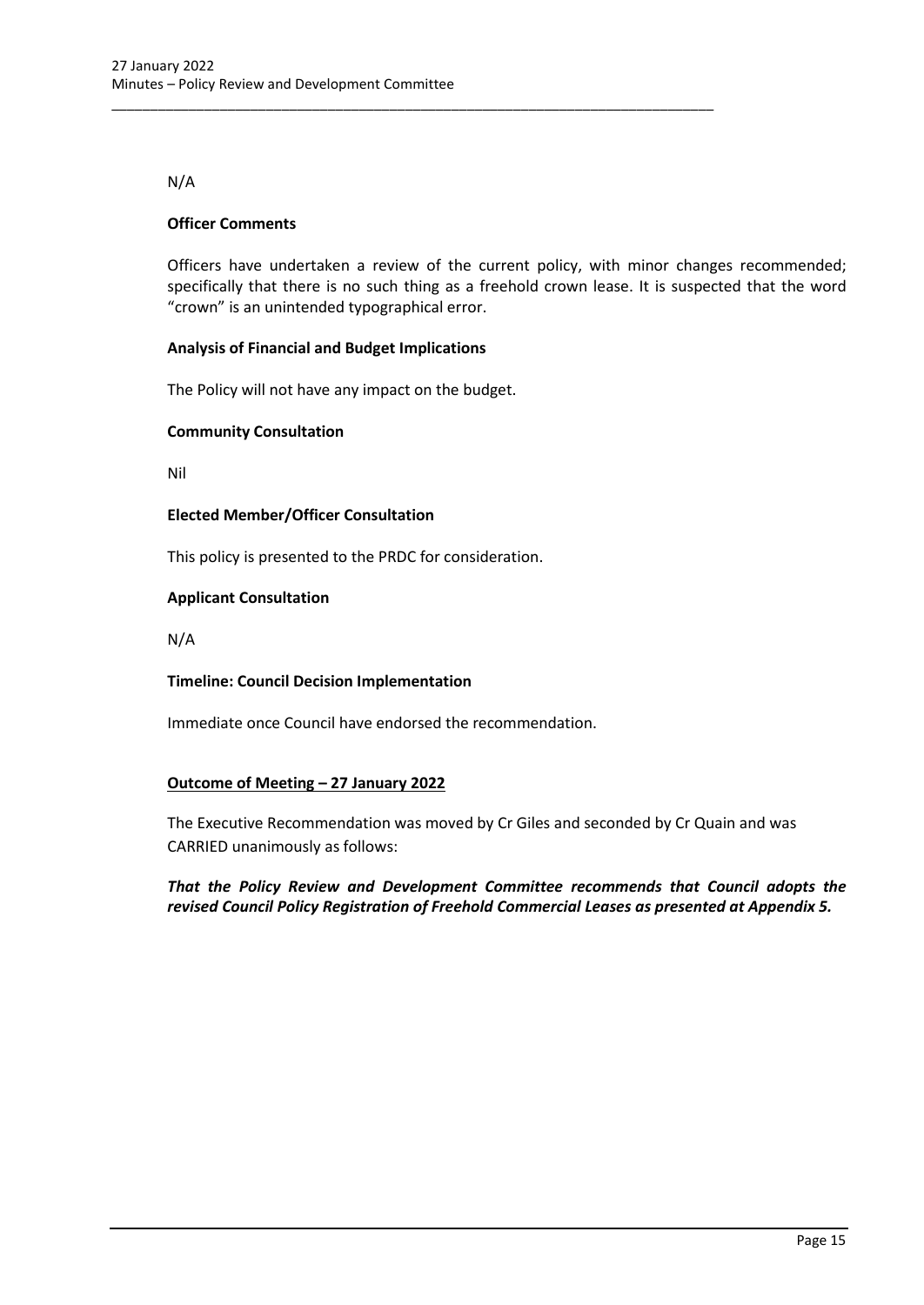| <b>File Ref:</b>            | COB/306                                                          |  |                             |  |
|-----------------------------|------------------------------------------------------------------|--|-----------------------------|--|
| <b>Applicant/Proponent:</b> | Internal                                                         |  |                             |  |
| <b>Responsible Officer:</b> | David Ransom, Manager Finance                                    |  |                             |  |
| <b>Responsible Manager:</b> | David Ransom, Manager Finance                                    |  |                             |  |
| <b>Executive:</b>           | Karin Strachan, Director Strategy and Organisational Performance |  |                             |  |
| <b>Authority/Discretion</b> | Advocacy                                                         |  | Review                      |  |
|                             | ⊠<br>Executive/Strategic                                         |  | Quasi-Judicial              |  |
|                             | ⊠<br>Legislative                                                 |  | <b>Information Purposes</b> |  |
| <b>Attachments:</b>         | Appendix 6: CURRENT Council Policy Related Party Disclosures     |  |                             |  |

### **8.6 Review of Council Policy: Related Party Disclosures**

<span id="page-16-0"></span>\_\_\_\_\_\_\_\_\_\_\_\_\_\_\_\_\_\_\_\_\_\_\_\_\_\_\_\_\_\_\_\_\_\_\_\_\_\_\_\_\_\_\_\_\_\_\_\_\_\_\_\_\_\_\_\_\_\_\_\_\_\_\_\_\_\_\_\_\_\_\_\_\_\_\_\_\_\_

#### **Summary**

This report is presented to the Policy Review and Development Committee (PRDC) to facilitate a review of current Council Policy Related Party Disclosures. The policy was last reviewed in September 2019 and is now due for its biennial review.

The policy outlines the City's disclosure requirements in regard to the existence of relationships regardless of whether or not any transaction has occurred, in accordance with Australian Accounting Standards Board Accounting Standard AASB124 (Related Party Disclosures).

### **Executive Recommendation**

That the Policy Review and Development Committee recommends that Council notes the review of Council Policy Related Party Disclosures, with no changes recommended.

*Voting Requirement: Simple Majority*

### **Strategic Relevance**

| Our City                                                                                                                              |
|---------------------------------------------------------------------------------------------------------------------------------------|
| Civic leadership, partnerships and sound governance in delivering with                                                                |
| and for the community.                                                                                                                |
| A skilled organisation, which exercises responsible asset stewardship,<br>sound financial management, and exemplary customer service. |
|                                                                                                                                       |

### **Regional Impact Statement**

Nil.

### **Background**

This policy was last reviewed in September 2019 and is now due for its biennial review.

The scope of Australian Accounting Standards Board Accounting Standard AASB124 (Related Party Disclosures) was amended in July 2015 to encompass not for profit entities including local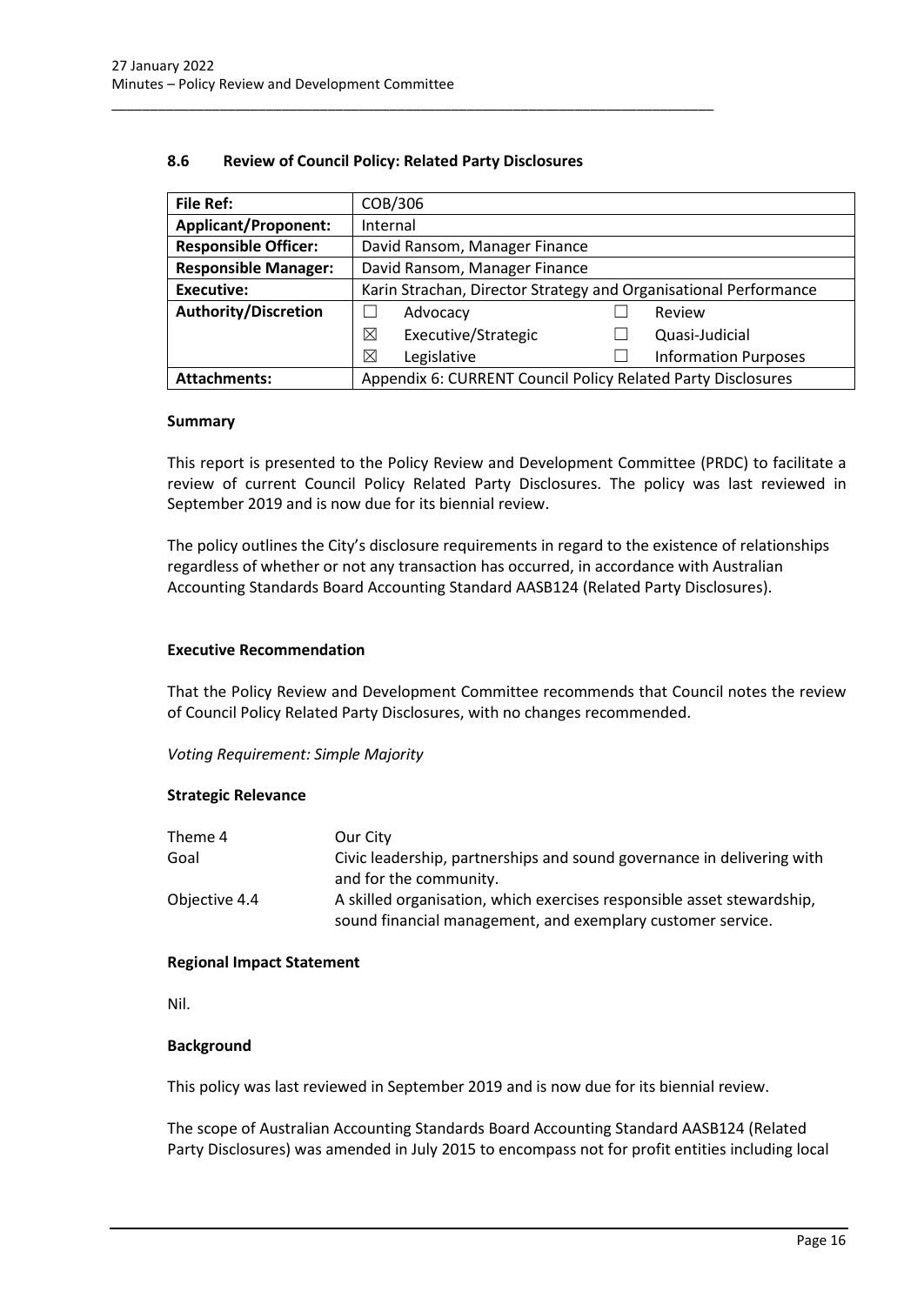governments. AASB124 now imposes a number of obligations upon elected members and senior City staff in relation to disclosure of their financial dealings with related parties.

The primary objective of AASB124 is to ensure that an entity's financial statements contain disclosures necessary to draw attention to the possibility that its financial position and potential profit or loss may have been affected by the existence of related parties and their transactions.

### **Council Policy Compliance**

This report facilitates the review of an existing Council Policy.

\_\_\_\_\_\_\_\_\_\_\_\_\_\_\_\_\_\_\_\_\_\_\_\_\_\_\_\_\_\_\_\_\_\_\_\_\_\_\_\_\_\_\_\_\_\_\_\_\_\_\_\_\_\_\_\_\_\_\_\_\_\_\_\_\_\_\_\_\_\_\_\_\_\_\_\_\_\_

### **Legislative Compliance**

AASB124 imposes a number of obligations upon Elected Members and senior City staff in relation to disclosure of their financial dealings with related parties.

### **Officer Comments**

Officers have undertaken a review of Council's current policy in this regard (see Appendix 6), and do not recommend any changes, as the document is consistent with current legislative requirements.

### **Analysis of Financial and Budget Implications**

Nil

### **Community Consultation**

Nil

### **Elected Member/Officer Consultation**

This policy is presented to the PRDC for consideration.

### **Applicant Consultation**

N/A

### **Timeline: Council Decision Implementation**

Immediate once Council have endorsed the recommendation.

### **Outcome of Meeting – 27 January 2022**

The Executive Recommendation was moved by Cr Steck and seconded by Cr Giles and was CARRIED unanimously as follows:

### <span id="page-17-0"></span>*That the Policy Review and Development Committee recommends that Council notes the review of Council Policy Related Party Disclosures, with no changes recommended.*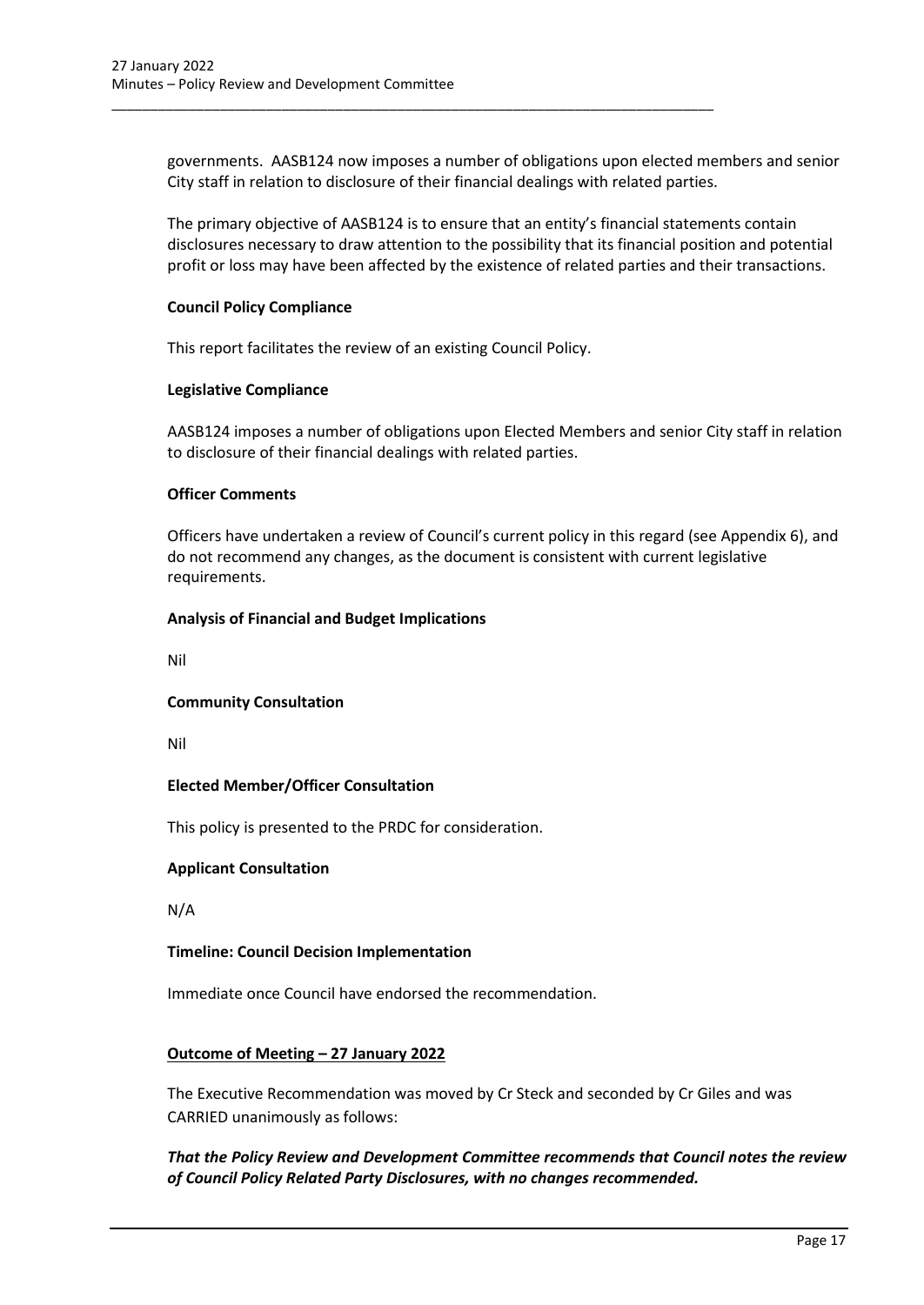### **8.7 Review of Council Policy: Self-Supporting Loans**

\_\_\_\_\_\_\_\_\_\_\_\_\_\_\_\_\_\_\_\_\_\_\_\_\_\_\_\_\_\_\_\_\_\_\_\_\_\_\_\_\_\_\_\_\_\_\_\_\_\_\_\_\_\_\_\_\_\_\_\_\_\_\_\_\_\_\_\_\_\_\_\_\_\_\_\_\_\_

| File No.                    | COB/306                                                          |  |                             |  |
|-----------------------------|------------------------------------------------------------------|--|-----------------------------|--|
| <b>Applicant/Proponent:</b> | Internal                                                         |  |                             |  |
| <b>Responsible Officer:</b> | David Ransom, Manager Finance                                    |  |                             |  |
| <b>Responsible Manager:</b> | David Ransom, Manager Finance                                    |  |                             |  |
| <b>Executive:</b>           | Karin Strachan, Director Strategy and Organisational Performance |  |                             |  |
| <b>Authority/Discretion</b> | Advocacy                                                         |  | Review                      |  |
|                             | Executive/Strategic<br>⊠                                         |  | Quasi-Judicial              |  |
|                             | Legislative                                                      |  | <b>Information Purposes</b> |  |
| <b>Attachments:</b>         | Appendix 7: CURRENT Council Policy Self-Supporting Loans         |  |                             |  |

#### **Summary**

This report is presented to the Policy Review and Development Committee (PRDC) to facilitate a review of current Council Policy Self Supporting Loans.

### **Executive Recommendation**

That the Policy Review and Development Committee recommend that Council note the review of existing Council Policy Self Supporting Loans, with no changes recommended.

*Voting Requirement: Simple Majority Vote*

### **Strategic Relevance**

| Theme 4:       | Our City                                                                                                                             |
|----------------|--------------------------------------------------------------------------------------------------------------------------------------|
| Goal:          | Civic leadership, partnerships and sound governance in delivering with<br>and for the community.                                     |
| Objective 4.3: | Trusted Leadership and robust decision making.                                                                                       |
| Objective 4.4: | A skilled organisation, which exercise responsible asset stewardship,<br>sound financial management, and exemplary customer service. |

### **Regional Impact Statement**

N/A

#### **Background**

The policy was presented to the last meeting of the PRDC prior to the 2021 elections, where it was deferred until after the election to enable the new Council consideration relating to the capped dollar amounts within the policy, particularly in the context that Council ultimately determines each application on a case by case basis anyway.

### **Council Policy Compliance**

This report facilitates the review of an existing Council Policy.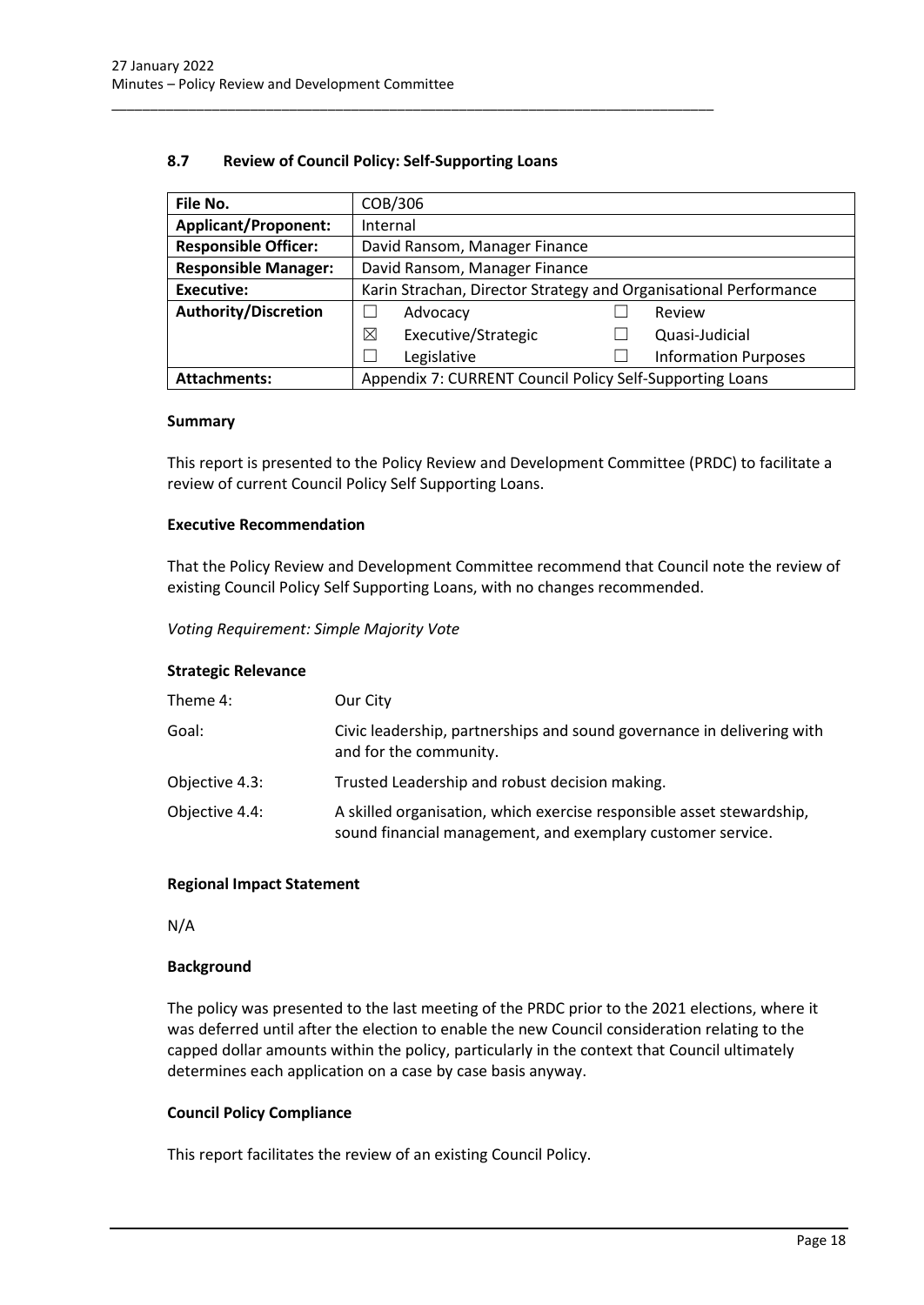### **Legislative Compliance**

Subdivision 3 of Division 5 of Part 6 of the *Local Government Act 1995* deals with borrowings.

\_\_\_\_\_\_\_\_\_\_\_\_\_\_\_\_\_\_\_\_\_\_\_\_\_\_\_\_\_\_\_\_\_\_\_\_\_\_\_\_\_\_\_\_\_\_\_\_\_\_\_\_\_\_\_\_\_\_\_\_\_\_\_\_\_\_\_\_\_\_\_\_\_\_\_\_\_\_

### **Officer Comments**

Officers maintain that having capped amounts within the policy provides Officers and Community organisations with guidance as to a broad quantum that Council may consider for a selfsupporting loan. Officers suggest that the content of the current policy is appropriate and does not require amendment.

### **Analysis of Financial and Budget Implications**

Nil

### **Community Consultation**

Not applicable.

### **Councillor/Officer Consultation**

This matter is presented to the Policy Review and Development Committee for consideration.

### **Applicant Consultation**

Not applicable.

### **Timeline: Council Decision Implementation**

Any revisions to the policy will take effect immediately following Council's determination.

### **Outcome of Meeting – 27 January 2022**

The Executive Recommendation was moved by Cr Quain and seconded by Cr Steck and was CARRIED unanimously as follows:

*That the Policy Review and Development Committee recommend that Council note the review of existing Council Policy Self Supporting Loans, with no changes recommended.*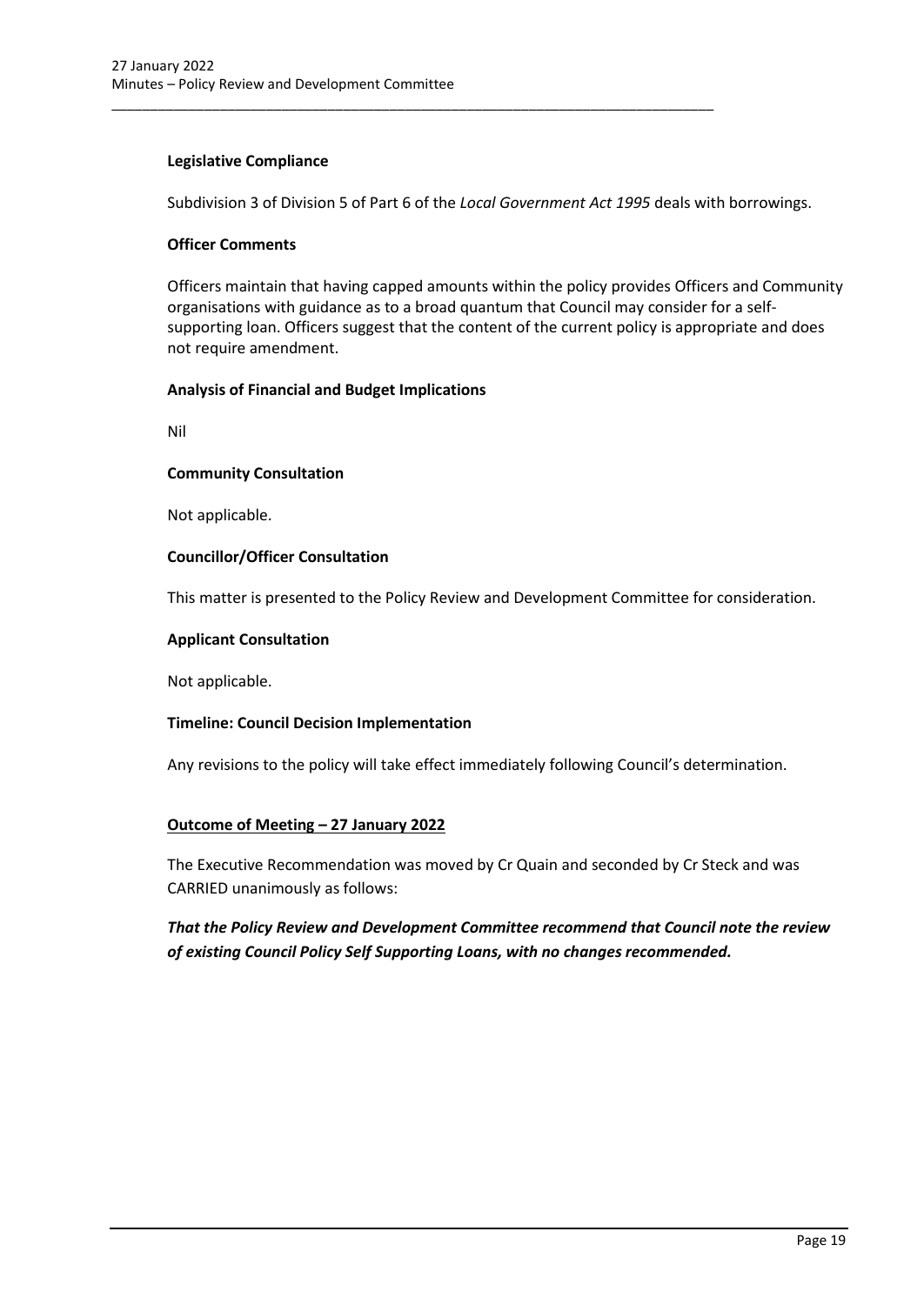| <b>File Ref:</b>            | COB/306                                                          |  |                |  |
|-----------------------------|------------------------------------------------------------------|--|----------------|--|
| <b>Applicant/Proponent:</b> | Internal                                                         |  |                |  |
| <b>Responsible Officer:</b> | Greg Golinski, Manager Governance                                |  |                |  |
| <b>Responsible Manager:</b> | Greg Golinski, Manager Governance                                |  |                |  |
| <b>Executive:</b>           | Karin Strachan, Director Strategy and Organisational Performance |  |                |  |
| <b>Authority/Discretion</b> | Advocacy                                                         |  | Review         |  |
|                             | ⊠<br>Executive/Strategic                                         |  | Quasi-Judicial |  |
|                             | ⊠<br>Legislative<br><b>Information Purposes</b>                  |  |                |  |
| <b>Attachments:</b>         | Appendix 8: REVISED Council Policy Elected Member Entitlements   |  |                |  |

### **8.8 Review of Council Policy: Elected Member Entitlements**

<span id="page-20-0"></span>\_\_\_\_\_\_\_\_\_\_\_\_\_\_\_\_\_\_\_\_\_\_\_\_\_\_\_\_\_\_\_\_\_\_\_\_\_\_\_\_\_\_\_\_\_\_\_\_\_\_\_\_\_\_\_\_\_\_\_\_\_\_\_\_\_\_\_\_\_\_\_\_\_\_\_\_\_\_

#### **Summary**

This report is presented to the Policy Review and Development Committee (PRDC) to facilitate a review of current Council Policy – Elected Member Entitlements. Specifically, the changes proposed by Officers relate to the provision of and access to ICT hardware and systems. An updated policy is provided at Appendix 8.

### **Executive Recommendation**

That the Policy Review and Development Committee recommend that Council adopt revised Council Policy Elected Member entitlements as presented at Appendix 8, with changes to be applied from 1 July 2022.

### *Voting Requirement: Simple Majority*

### **Strategic Relevance**

| Theme 4:       | Our City                                                               |
|----------------|------------------------------------------------------------------------|
| Goal:          | Civic leadership, partnerships and sound governance in delivering with |
|                | and for the community.                                                 |
| Objective 4.4: | A skilled organisation, which exercise responsible asset stewardship,  |
|                | sound financial management, and exemplary customer service.            |

#### **Regional Impact Statement**

This Policy applies only to the City of Bunbury

#### **Background**

This matter was previously deferred by the PRDC from its July 2021 meeting until after the 2021 elections. The matter is now brought back to the PRDC for consideration.

Under the terms of the current Council Policy Elected Member Entitlements, Elected Members receive the maximum annual ICT allowance as determined by the Salaries and Allowances Tribunal (SAT), currently \$3,500. It is the then the responsibility of each Elected Member to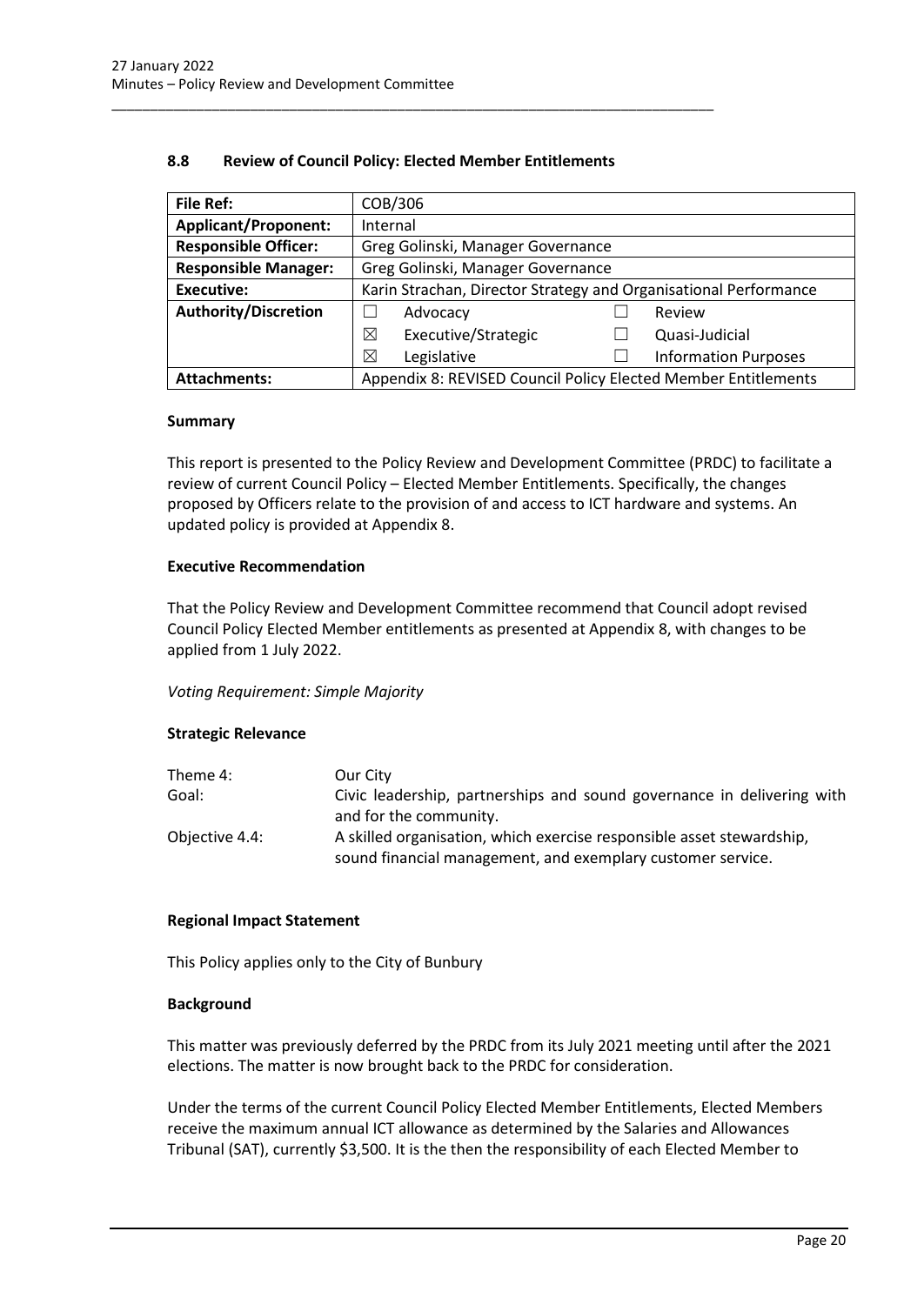source an appropriate device (tablet, laptop or similar) that will enable access to the relevant City systems and documentation to facilitate the discharge of the duties of an Elected Member.

### **Council Policy Compliance**

This report facilitates the review of existing Council Policy Elected Member Entitlements.

\_\_\_\_\_\_\_\_\_\_\_\_\_\_\_\_\_\_\_\_\_\_\_\_\_\_\_\_\_\_\_\_\_\_\_\_\_\_\_\_\_\_\_\_\_\_\_\_\_\_\_\_\_\_\_\_\_\_\_\_\_\_\_\_\_\_\_\_\_\_\_\_\_\_\_\_\_\_

### **Legislative Compliance**

The Local Government Act provides parameters for Elected Member sitting fees and allowances. Further, the SAT determines the levels of sitting fees and allowances payable, with paragraph 17 of the most recent determination into Local Government CEOs and Elected Members relevant in this context:

*It is emphasised that fees and allowances, in lieu of reimbursement of expenses, provided to elected members are not considered payment for work performed in a manner akin to regular employment arrangements. Elected members are provided these fees and allowances to recognise the commitment of their time and to ensure they are not out of pocket for expenses properly incurred in the fulfilment of their duties. The Tribunal's original 2013 determination stated that "fees and allowances provided to elected members are not intended to be full time salaries for members". The Tribunal continues to recognise the degree of voluntary community service in the role of elected members.* 

### **Officer Comments**

Officers propose an amendment to those aspects of the Elected Member Entitlements policy that govern the application of the ICT allowance, and specifically that part of the allowance be utilised by the City to provide Elected Members with suitable technology, hardware and support in lieu of the full cash payment. Notionally, the amount utilised for this purpose annually will be approximately 50% of the maximum amount payable, with the balance payable as a cash lump sum to Elected Members.

The primary reason for the proposed change is to achieve commonality across hardware, the result of which will be adequate security of Council information, compatibility with City of Bunbury systems, and recordkeeping that abides by the requirements of the State Records Act.

Historically there have been several examples of Elected Members having difficulty accessing systems and platforms utilised by the City for information dissemination and e-meetings. With the current arrangements requiring Elected Members to supply their own hardware, there is inconsistency in devices utilised for this purpose, which makes management and troubleshooting difficult for ICT staff. Further to the reasons already mentioned, commonality would also ensure that staff have the ability to assist Elected Members with any ICT issues they may be having, with appropriate training also able to be provided.

### **Analysis of Financial and Budget Implications**

Nil, as the proposed changes to the policy still entail budgeting for the maximum ICT allowance available to Elected Members.

### **Community Consultation**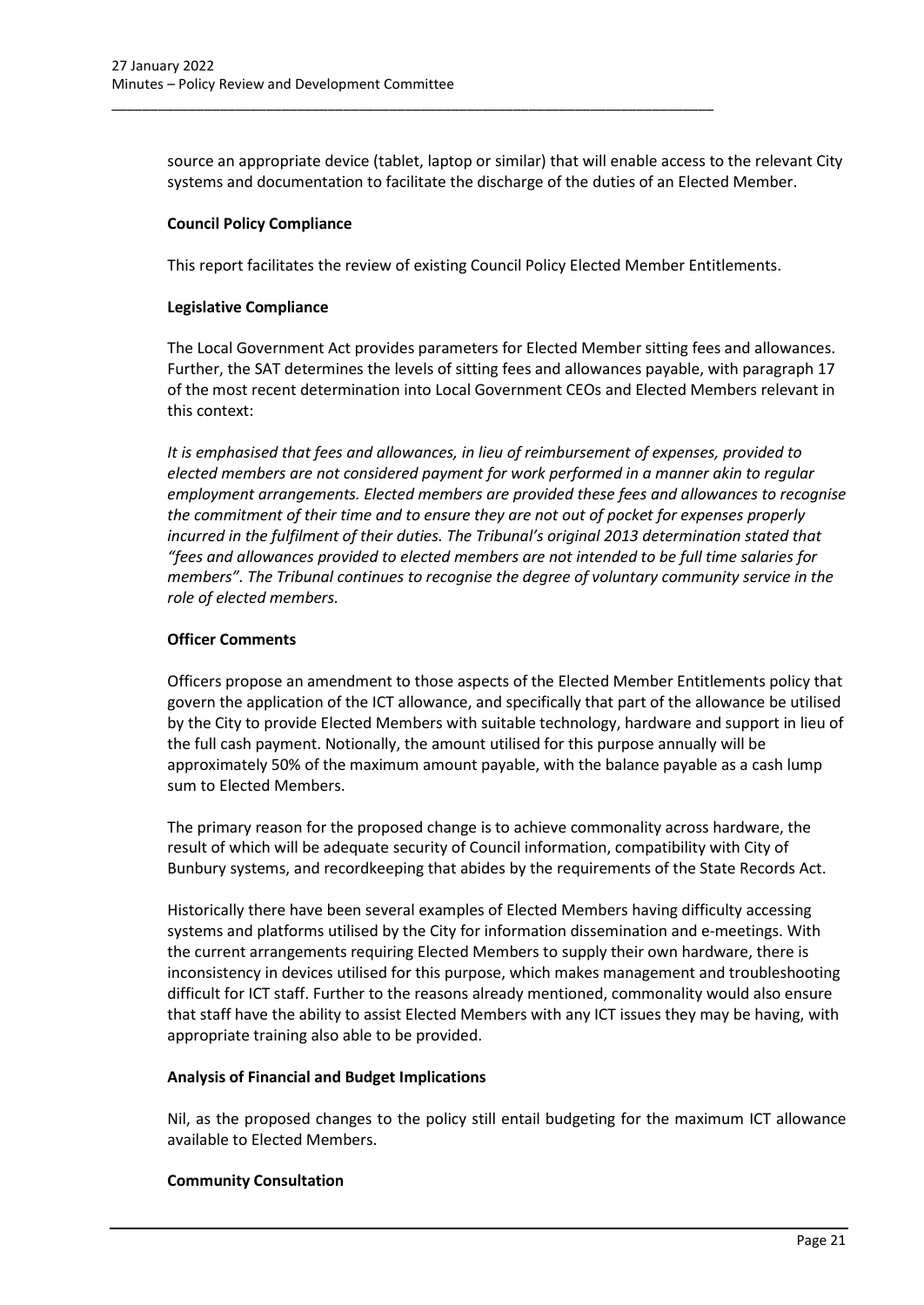Nil

### **Elected Member/Officer Consultation**

This matter is presented to the Policy Review and Development Committee for consideration.

\_\_\_\_\_\_\_\_\_\_\_\_\_\_\_\_\_\_\_\_\_\_\_\_\_\_\_\_\_\_\_\_\_\_\_\_\_\_\_\_\_\_\_\_\_\_\_\_\_\_\_\_\_\_\_\_\_\_\_\_\_\_\_\_\_\_\_\_\_\_\_\_\_\_\_\_\_\_

### **Applicant Consultation**

Not applicable.

### **Timeline: Council Decision Implementation**

Should Council adopt the Executive recommendation, it is suggested that any changes in this regard be applied from 1 July 2022.

### **Outcome of Meeting – 27 January 2022**

Cr Steck moved and Cr Giles seconded that Standing Orders be suspended to allow general discussion in relation to this item. The motion was CARRIED unanimously.

Extensive discussion took place in relation to the suggested changes to the Policy by Officers, with overall disagreement as to the changes proposed. Committee Members also discussed amendments they would like to see made to the policy over and above those proposed, including a review of Elected Member sitting fee and allowances.

Cr Steck moved and Cr Giles seconded that Standing Orders be resumed. The motion was CARRIED unanimously.

Following discussion, Cr Quain moved and Cr Kozisek seconded the following motion:

*That the Policy Review and Development Committee recommend that Council adopt amendments to the Elected Member Entitlements Policy that reflect Mayoral and Councillor sitting fees and allowances be paid at 100% of the band maximum as determined annually by the Salaries and Allowances Tribunal, with no other changes recommended at this time pending further discussion in relation to Elected Member ICT allowances and the provision of ICT hardware.*

The motion was put to the vote and was CARRIED unanimously.

The motion differed from the Executive Recommendation insofar as Committee Members wished to see further consultation with Elected Members as to the ICT elements of the Policy.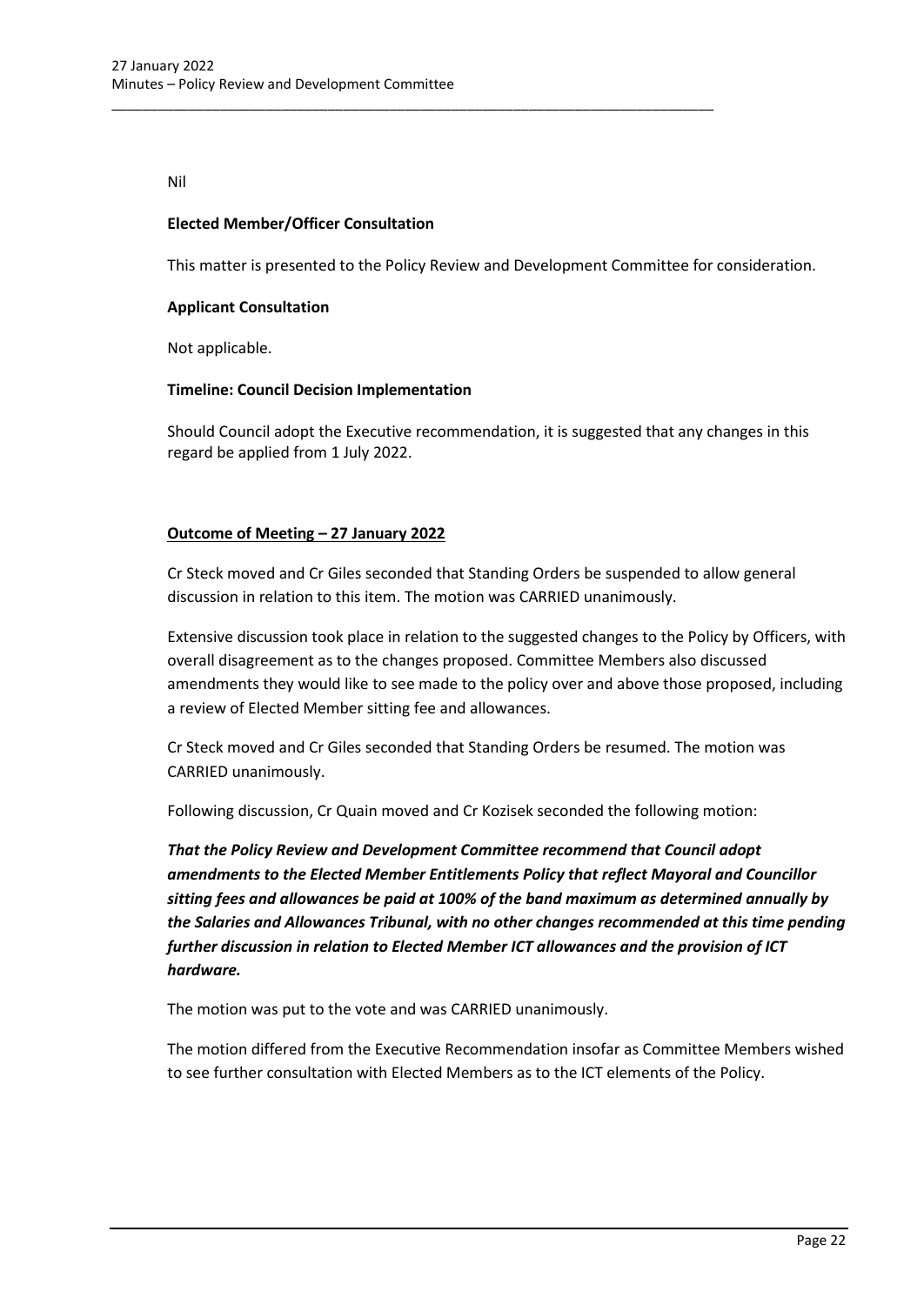### **8.9 Review of Council Policy: Shark Hazard Management**

<span id="page-23-0"></span>\_\_\_\_\_\_\_\_\_\_\_\_\_\_\_\_\_\_\_\_\_\_\_\_\_\_\_\_\_\_\_\_\_\_\_\_\_\_\_\_\_\_\_\_\_\_\_\_\_\_\_\_\_\_\_\_\_\_\_\_\_\_\_\_\_\_\_\_\_\_\_\_\_\_\_\_\_\_

| <b>File Ref:</b>            | COB/306                                                    |  |                             |  |
|-----------------------------|------------------------------------------------------------|--|-----------------------------|--|
| <b>Applicant/Proponent:</b> | Internal                                                   |  |                             |  |
| <b>Responsible Officer:</b> | Mark Allies, Team Leader Community Law and Safety          |  |                             |  |
| <b>Responsible Manager:</b> | Sarah Upton, Manager Community Services                    |  |                             |  |
| <b>Executive:</b>           | Gary Barbour, Director Sustainable Communities             |  |                             |  |
| <b>Authority/Discretion</b> | Advocacy<br>Review                                         |  |                             |  |
|                             | Executive/Strategic<br>⊠                                   |  | Quasi-Judicial              |  |
|                             | Legislative                                                |  | <b>Information Purposes</b> |  |
| <b>Attachments:</b>         | Appendix 9: REVISED Council Policy Shark Hazard Management |  |                             |  |

#### **Summary**

The purpose of this Report is for the Policy Review and Development Committee (PRDC) to review the current Council Policy relating to Shark Hazard Management. The policy is scheduled for review as part of Councils biennial review schedule.

### **Executive Recommendation**

That the Policy Review and Development Committee recommends that Council adopt revised Council Policy Shark Hazard Management as presented at Appendix 9.

#### *Voting Requirement: Simple Majority*

#### **Strategic Relevance**

| Our community and culture.                                             |
|------------------------------------------------------------------------|
| A safe, healthy and cohesive community, with a rich cultural life, and |
| supportive local environment.                                          |
| A community where people are safe and feel safe.                       |
|                                                                        |

#### **Regional Impact Statement**

This policy applies within the City of Bunbury.

#### **Background**

This policy was last reviewed by Council in September 2019, and is presented to the PRDC for discussion and review as part of Council's policy review schedule.

### **Council Policy Compliance**

This report facilitates a review of an existing Council Policy.

#### **Legislative Compliance**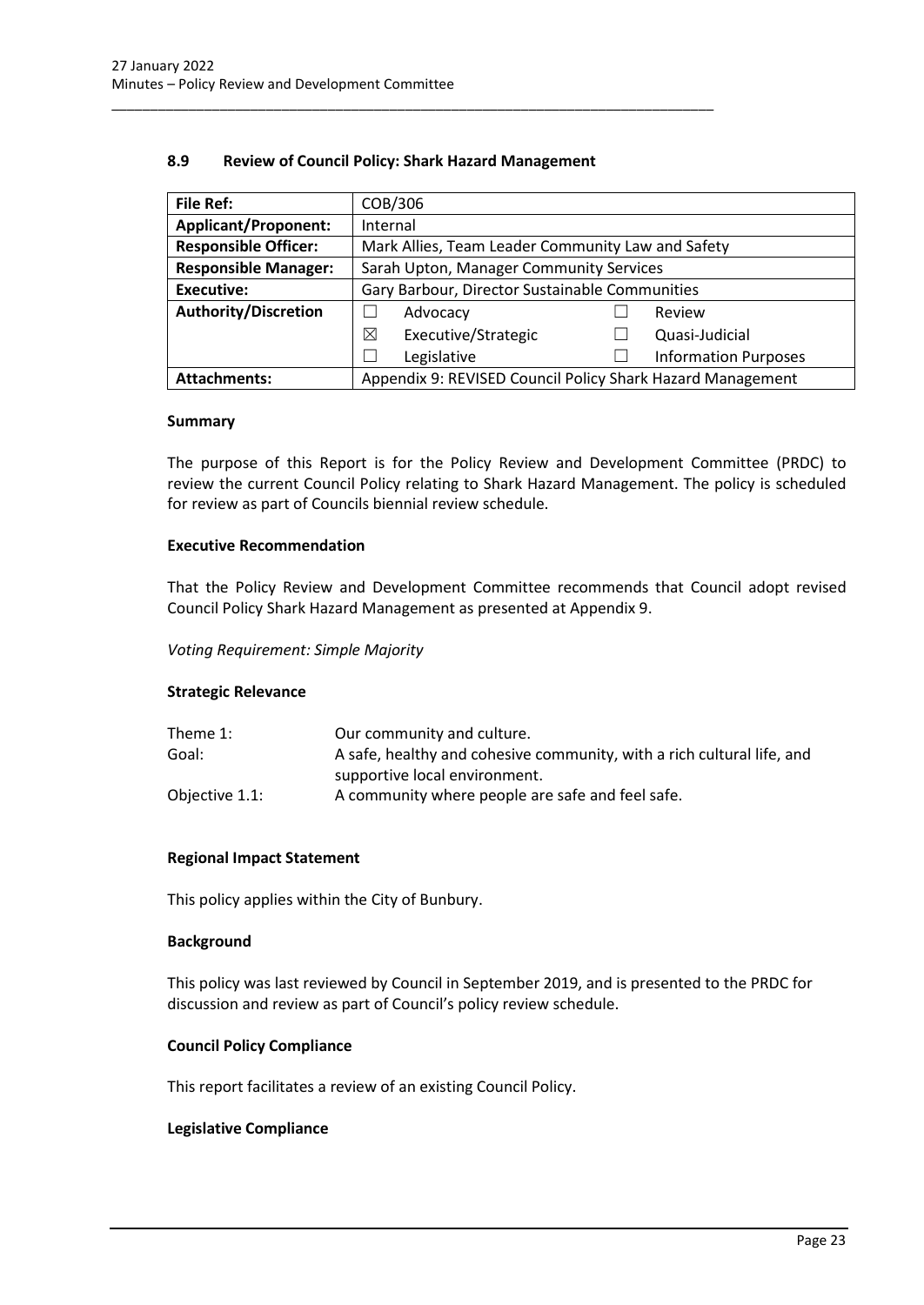Currently there is no legislation that deals with the issues surrounding shark sightings and shark attacks. If there is a fatality from a shark attack, WA Police (WAPOL) immediately take charge. In accordance with the Emergency Management Act 2005 (EM Act), WAPOL are also responsible for any "hazard" that is not a declared hazard under the EM Act.

\_\_\_\_\_\_\_\_\_\_\_\_\_\_\_\_\_\_\_\_\_\_\_\_\_\_\_\_\_\_\_\_\_\_\_\_\_\_\_\_\_\_\_\_\_\_\_\_\_\_\_\_\_\_\_\_\_\_\_\_\_\_\_\_\_\_\_\_\_\_\_\_\_\_\_\_\_\_

### **Officer Comments**

There have been very few incidents within the City of Bunbury since the initiation of this Policy and Guideline, and therefore there are no operational after-action reports to indicate any changes that may be required.

Officers have undertaken a review of this Policy and propose amendments as per Appendix 9.

Officers remain of the view that the documents are 'best practice' and should remain fundamentally unchanged.

### **Analysis of Financial and Budget Implications**

Nil

### **Community Consultation**

Not applicable

### **Councillor/Officer Consultation**

This report is presented to the Policy Review and Development Committee for consideration.

### **Applicant Consultation**

Not applicable.

### **Timeline: Council Decision Implementation**

Any revisions to the policy will take effect immediately following Council's determination.

### **Outcome of Meeting – 27 January 2022**

The Executive Recommendation was moved by Cr Quain and seconded by Cr Giles and was CARRIED unanimously as follows:

### *That the Policy Review and Development Committee recommends that Council adopt revised Council Policy Shark Hazard Management as presented at Appendix 9.*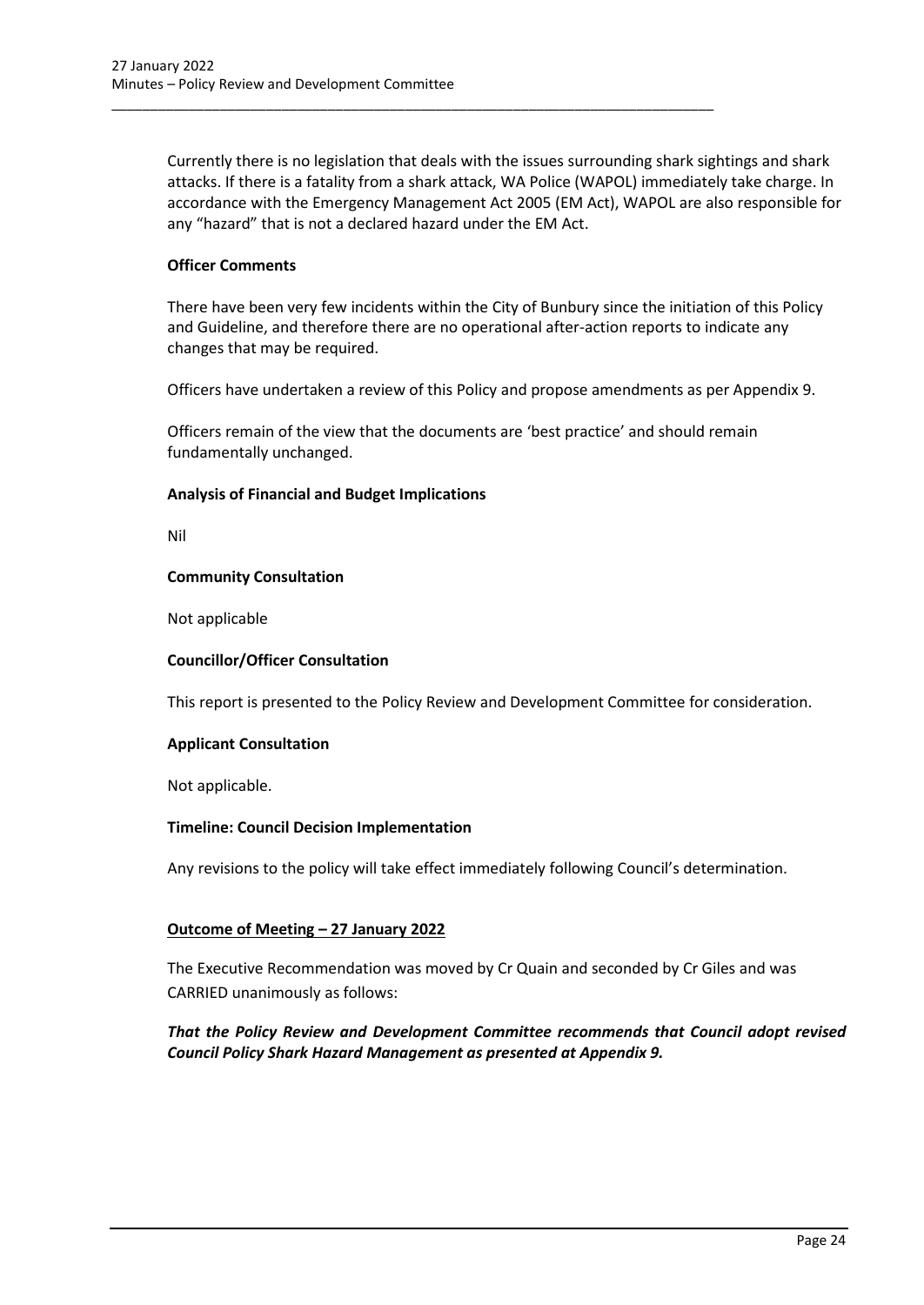| <b>File Ref:</b>            | COB/306                                                             |                                                                 |                             |  |  |
|-----------------------------|---------------------------------------------------------------------|-----------------------------------------------------------------|-----------------------------|--|--|
| <b>Applicant/Proponent:</b> | Internal                                                            |                                                                 |                             |  |  |
| <b>Responsible Officer:</b> |                                                                     | Steve de Meillon, Team Leader Community Partnerships and Events |                             |  |  |
| <b>Responsible Manager:</b> | Sarah Upton, Manager Community Services                             |                                                                 |                             |  |  |
| <b>Executive:</b>           | Gary Barbour, Director Sustainable Communities                      |                                                                 |                             |  |  |
| <b>Authority/Discretion</b> | Advocacy                                                            |                                                                 | Review                      |  |  |
|                             | ⊠<br>Executive/Strategic                                            |                                                                 | Quasi-Judicial              |  |  |
|                             | Legislative                                                         |                                                                 | <b>Information Purposes</b> |  |  |
| <b>Attachments:</b>         | Appendix 10: CURRENT Council Policy Local Opportunities at City Run |                                                                 |                             |  |  |
|                             | Events                                                              |                                                                 |                             |  |  |

### **8.10 Review of Council Policy: Local Opportunities at City Run Events**

<span id="page-25-0"></span>\_\_\_\_\_\_\_\_\_\_\_\_\_\_\_\_\_\_\_\_\_\_\_\_\_\_\_\_\_\_\_\_\_\_\_\_\_\_\_\_\_\_\_\_\_\_\_\_\_\_\_\_\_\_\_\_\_\_\_\_\_\_\_\_\_\_\_\_\_\_\_\_\_\_\_\_\_\_

#### **Summary**

This report is presented to the Policy Review and Development Committee (PRDC) to facilitate a review of current Council Policy Local Opportunities at City-Run Events. The policy was adopted by Council in May 2019 as a recommendation by the then Bunbury Event Advisory Group.

A copy of the policy is at Appendix 10.

#### **Executive Recommendation**

That the Policy Review and Development Committee recommends that Council notes the review of Council Policy Local Opportunities at City-Run Events, with no changes recommended.

*Voting Requirement: Simple Majority*

### **Strategic Relevance**

| Theme 2       | Our economy                                                           |
|---------------|-----------------------------------------------------------------------|
| Goal          | A thriving and dynamic economy, that plays to its strengths, and      |
|               | confidently presents to the world                                     |
| Objective 2.1 | Bunbury builds on its competitive advantages, supports innovation and |
|               | celebrates business success                                           |

#### **Regional Impact Statement**

The policy prioritises opportunities for Bunbury Geographe-based vendors and performers at City-run events.

### **Background**

This policy was adopted by Council in May 2019 as a recommendation by the then Bunbury Event Advisory Group, as a mechanism to prioritise opportunities for Bunbury Geographe-based vendors and performers at City-run events.

### **Council Policy Compliance**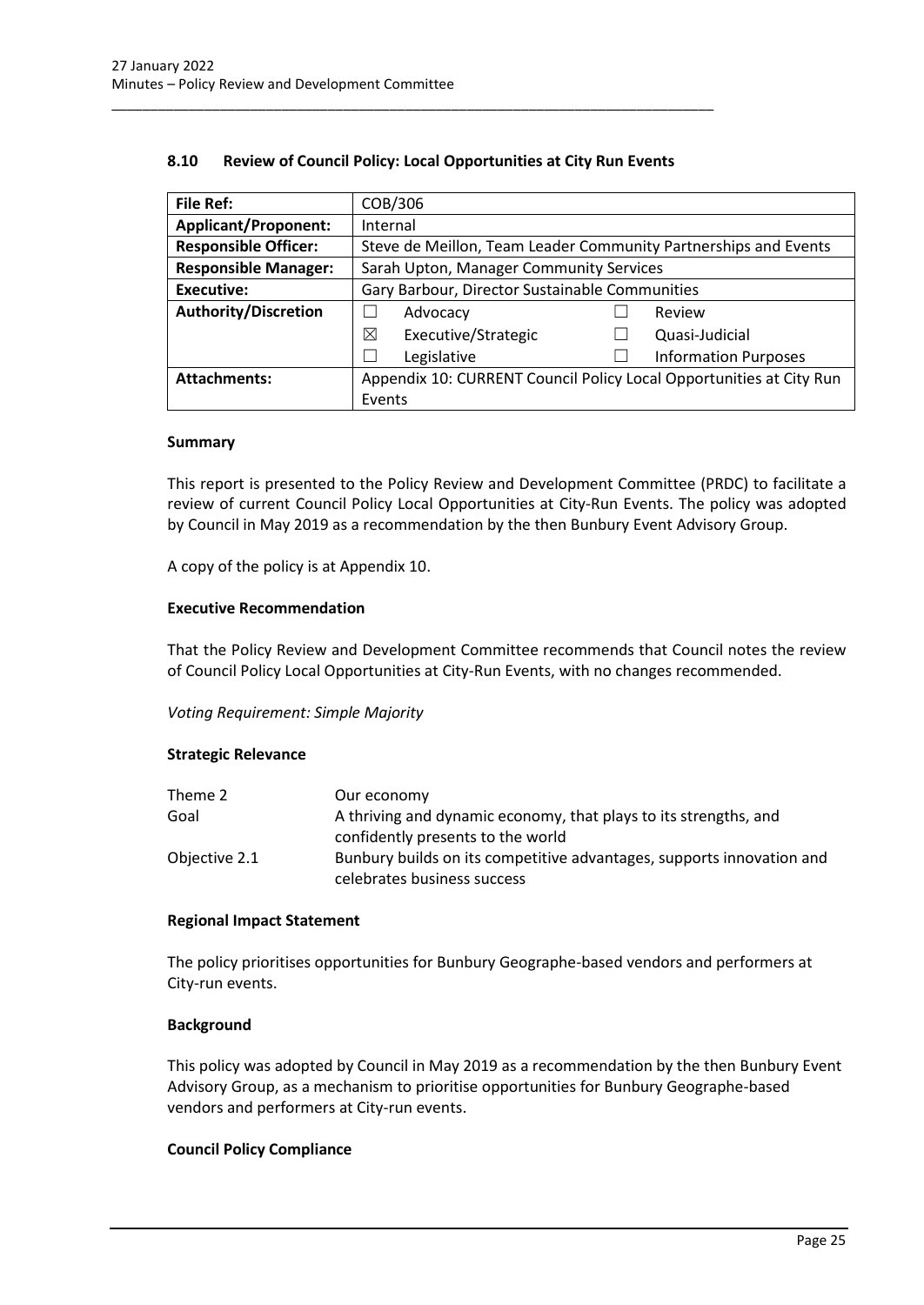This report facilitates the review of an existing Council Policy.

\_\_\_\_\_\_\_\_\_\_\_\_\_\_\_\_\_\_\_\_\_\_\_\_\_\_\_\_\_\_\_\_\_\_\_\_\_\_\_\_\_\_\_\_\_\_\_\_\_\_\_\_\_\_\_\_\_\_\_\_\_\_\_\_\_\_\_\_\_\_\_\_\_\_\_\_\_\_

### **Legislative Compliance**

Nil

### **Officer Comments**

Officers have undertaken a review of Council's current policy in this regard (see Appendix 10), and do not recommend any changes.

### **Analysis of Financial and Budget Implications**

Nil

#### **Community Consultation**

Nil

### **Elected Member/Officer Consultation**

This policy is presented to the PRDC for consideration.

### **Applicant Consultation**

N/A

### **Timeline: Council Decision Implementation**

Immediate once Council have endorsed the recommendation.

### **Outcome of Meeting – 27 January 2022**

General discussion took pace in relation to this item, with the Team Leader Community Partnerships requesting the addition of an additional paragraph into the policy as follows:

*City Officers reserve the right to decline applications dependent on the previous behaviour and/ or reliability of vendors. City Officers reserve the right to allot event spaces to successful vendors as needed to suit the event format.*

The Committee agreed to this inclusion as part of a revised policy presented by the Executive.

The Executive Recommendation (revised as detailed above) was moved by Cr Steck and seconded by Cr Quain and was CARRIED unanimously as follows:

*That the Policy Review and Development Committee recommends that Council adopts the revised Council Policy Local Opportunities at City-Run Events as presented.*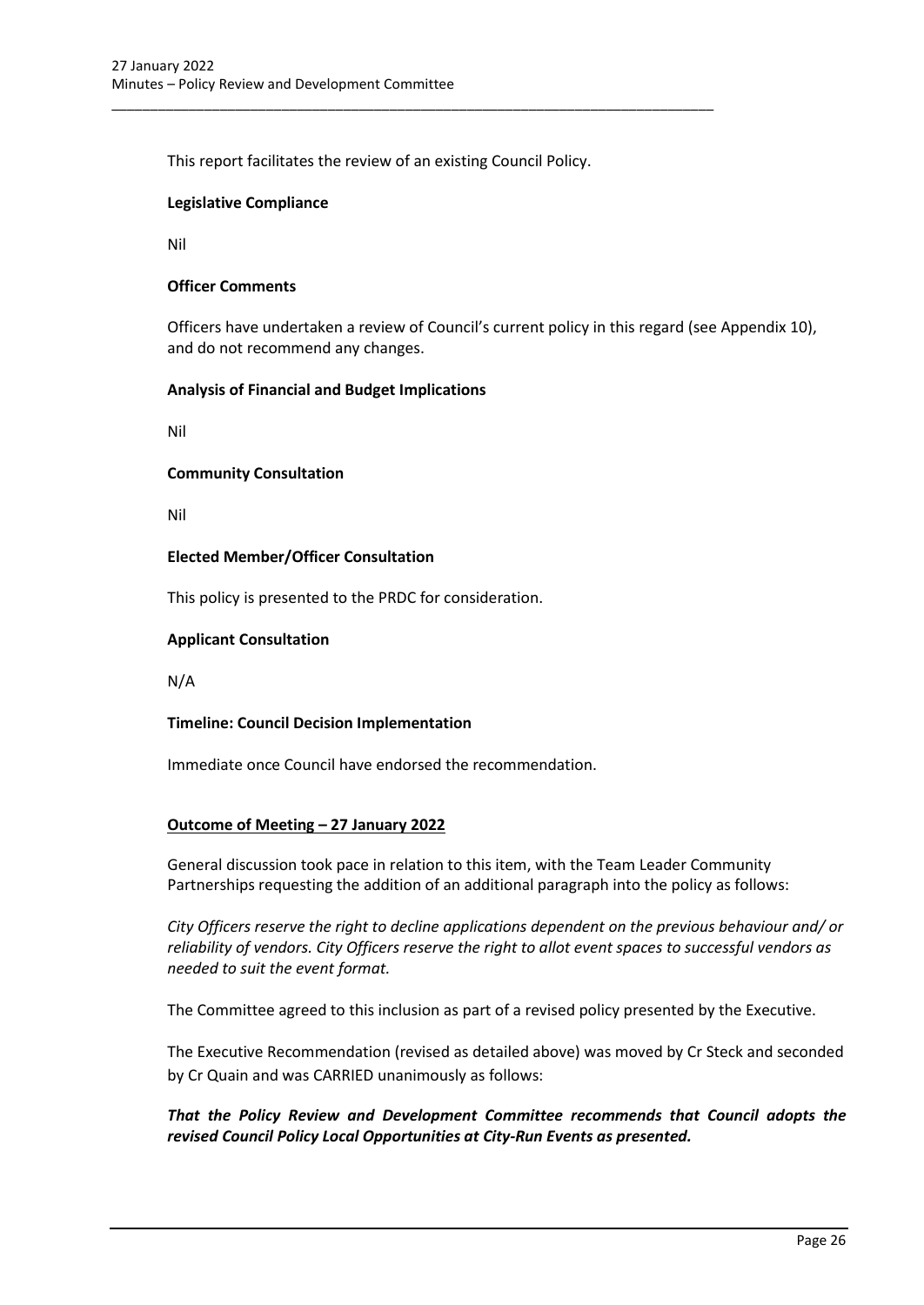| <b>File Ref:</b>            | COB/306                                                     |  |  |  |
|-----------------------------|-------------------------------------------------------------|--|--|--|
| <b>Applicant/Proponent:</b> | Internal                                                    |  |  |  |
| <b>Responsible Officer:</b> | Josh Stewart, A/Manager Waste Operations and Infrastructure |  |  |  |
|                             | <b>Business Services</b>                                    |  |  |  |
| <b>Responsible Manager:</b> | Josh Stewart, A/Manager Waste Operations and Infrastructure |  |  |  |
|                             | <b>Business Services</b>                                    |  |  |  |
| Executive:                  | Dave Russell, A/Director Infrastructure                     |  |  |  |
| <b>Authority/Discretion</b> | Review<br>Advocacy                                          |  |  |  |
|                             | ⊠<br>Executive/Strategic<br>Quasi-Judicial                  |  |  |  |
|                             | Legislative<br><b>Information Purposes</b>                  |  |  |  |
| <b>Attachments:</b>         | Appendix 11: CURRENT Council Policy Vandalism Graffiti      |  |  |  |
|                             | Management                                                  |  |  |  |

### **8.11 Review of Council Policy: Vandalism Graffiti Management**

<span id="page-27-0"></span>\_\_\_\_\_\_\_\_\_\_\_\_\_\_\_\_\_\_\_\_\_\_\_\_\_\_\_\_\_\_\_\_\_\_\_\_\_\_\_\_\_\_\_\_\_\_\_\_\_\_\_\_\_\_\_\_\_\_\_\_\_\_\_\_\_\_\_\_\_\_\_\_\_\_\_\_\_\_

#### **Summary**

This report is presented to the Policy Review and Development Committee (PRDC) to facilitate a review of current Council Policy Vandalism Graffiti Management. The policy was last reviewed by Council in July 2019 and is due for its biennial review.

A copy of the policy is at Appendix 11.

#### **Executive Recommendation**

That the Policy Review and Development Committee recommends that Council notes the review of Council Policy Vandalism Graffiti Management, with no changes recommended.

*Voting Requirement: Simple Majority*

#### **Strategic Relevance**

| Theme $1$ :    | Our community and culture.                                             |
|----------------|------------------------------------------------------------------------|
| Goal:          | A safe, healthy and cohesive community, with a rich cultural life, and |
|                | supportive local environment.                                          |
| Objective 1.1: | A community where people are safe and feel safe.                       |

### **Regional Impact Statement**

This policy applies to the City of Bunbury only.

#### **Background**

The policy was last reviewed in July 2019 and is now due for its biennial review. Officers have reviewed the policy noting that there may be changes made to the Vandalism Act during 2022 that may impact on the policy, however at this time Officers do not recommend any changes.

### **Council Policy Compliance**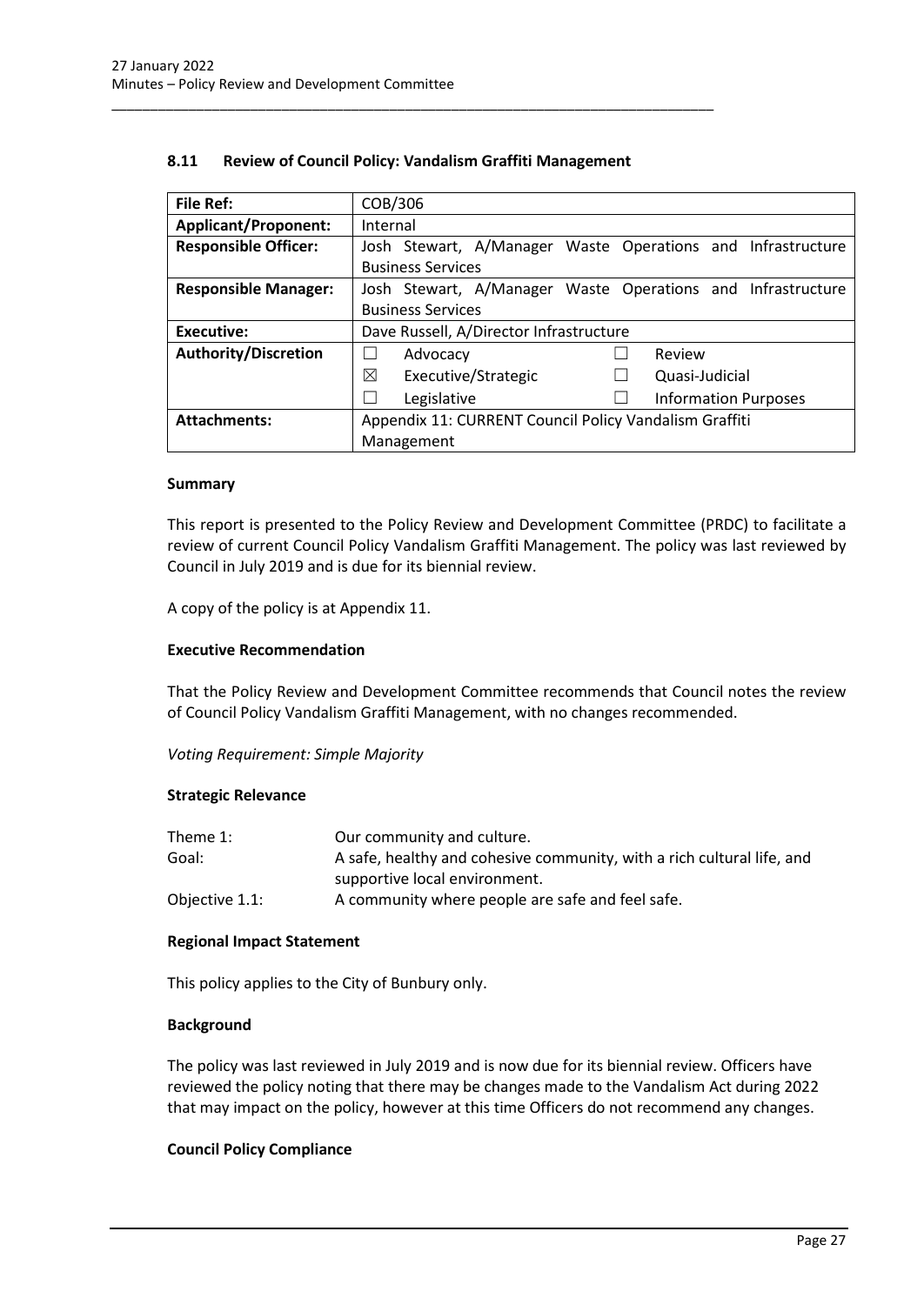This report facilitates the review of an existing Council Policy.

\_\_\_\_\_\_\_\_\_\_\_\_\_\_\_\_\_\_\_\_\_\_\_\_\_\_\_\_\_\_\_\_\_\_\_\_\_\_\_\_\_\_\_\_\_\_\_\_\_\_\_\_\_\_\_\_\_\_\_\_\_\_\_\_\_\_\_\_\_\_\_\_\_\_\_\_\_\_

### **Legislative Compliance**

Nil

### **Officer Comments**

Officers have undertaken a review of the Policy as presented at Appendix 11, and suggest that the content of the current policy is appropriate and does not require amendment. It is noted that changes may be made to the Vandalism Act during 2022 which may affect subsequent reviews of the policy.

### **Analysis of Financial and Budget Implications**

Nil

### **Community Consultation**

Nil

### **Elected Member/Officer Consultation**

This policy is presented to the PRDC for consideration.

### **Applicant Consultation**

N/A

### **Timeline: Council Decision Implementation**

Immediate once Council have endorsed the recommendation.

### **Outcome of Meeting – 27 January 2022**

The Executive Recommendation was moved by Cr Smith and seconded by Cr Giles and was CARRIED unanimously as follows:

*That the Policy Review and Development Committee recommends that Council notes the review of Council Policy Vandalism Graffiti Management, with no changes recommended.*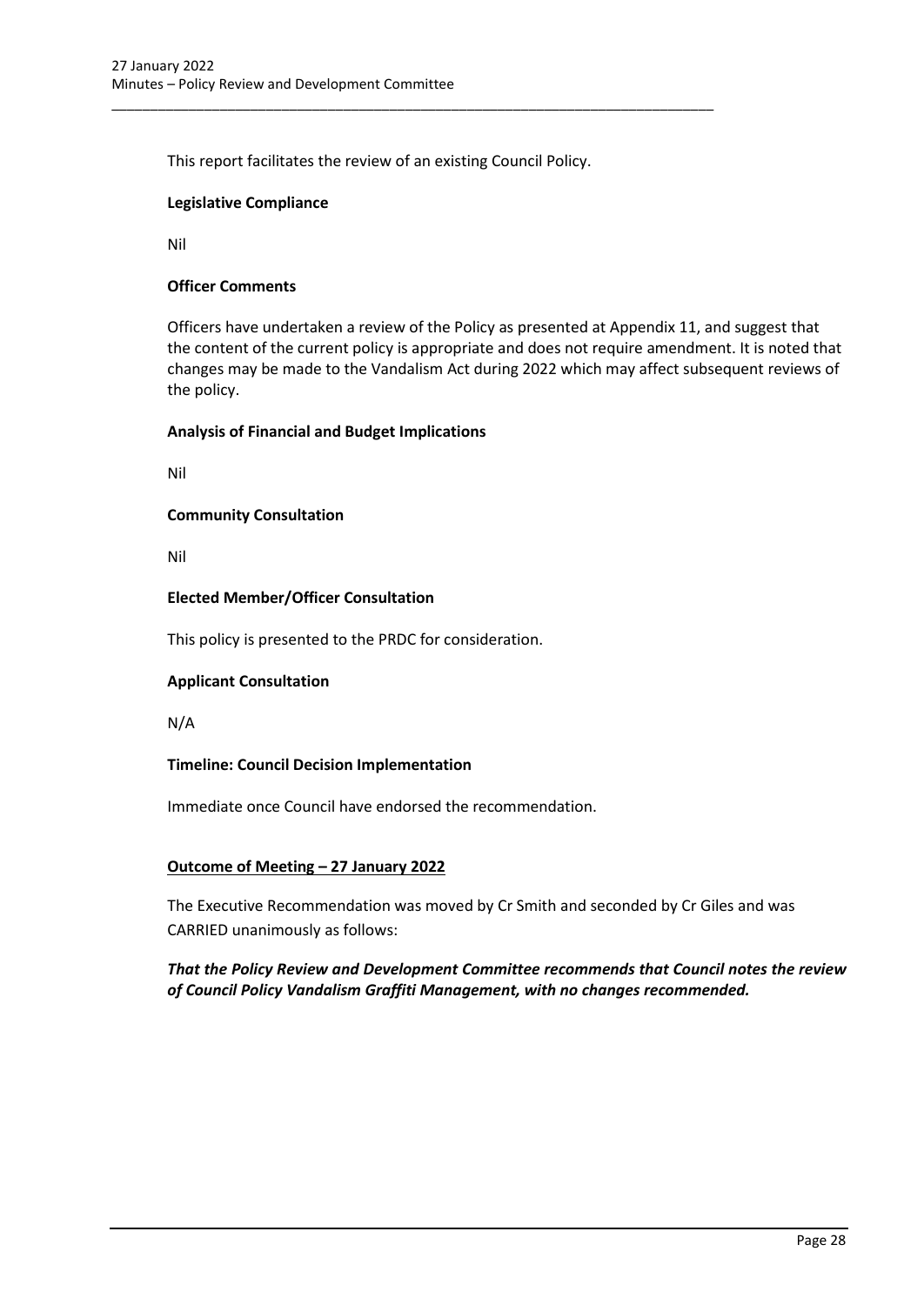<span id="page-29-0"></span>\_\_\_\_\_\_\_\_\_\_\_\_\_\_\_\_\_\_\_\_\_\_\_\_\_\_\_\_\_\_\_\_\_\_\_\_\_\_\_\_\_\_\_\_\_\_\_\_\_\_\_\_\_\_\_\_\_\_\_\_\_\_\_\_\_\_\_\_\_\_\_\_\_\_\_\_\_\_

| File Ref:                   | COB/306                                              |  |                             |
|-----------------------------|------------------------------------------------------|--|-----------------------------|
| <b>Applicant/Proponent:</b> | Internal                                             |  |                             |
| <b>Responsible Officer:</b> | Steve de Meillon, Team Leader Community Partnerships |  |                             |
| <b>Responsible Manager:</b> | Sarah Upton, Manager Community Services              |  |                             |
| <b>Executive:</b>           | Gary Barbour, Director Sustainable Communities       |  |                             |
| <b>Authority/Discretion</b> | Advocacy                                             |  | Review                      |
|                             | ⊠<br>Executive/Strategic                             |  | Quasi-Judicial              |
|                             | Legislative                                          |  | <b>Information Purposes</b> |
| <b>Attachments:</b>         | Appendix 12A: CURRENT Council Policy Grant Funding   |  |                             |
|                             | Appendix 12B: CURRENT Council Policy Minor Grants    |  |                             |
|                             | Appendix 12C: PROPOSED Council Policy Grant Funding  |  |                             |
|                             | Appendix 12D: Grant Funding Guidelines               |  |                             |

### **Summary**

The purpose of this report is for the Committee to consider updates to the existing Grant Funding Council Policy.

Officers have proposed many changes, and therefore rather than a tracked change version, the existing policy is provided at Appendix 12A, and the proposed policy at Appendix 12C. Existing Council Policy Minor Grants is also provided at Appendix 12B as this will be superseded by the content of the proposed new policy.

### **Executive Recommendation**

That the Policy Review and Development Committee recommends that Council:

- 1. Adopt the updated Grant Funding Policy as presented at Appendix 12C.
- 2. Revoke existing Council policies: Grant Funding, and Minor Grants, noting that the content within the newly adopted policy supersedes the existing instruments.

### *Voting Requirement: Simple Majority*

#### **Strategic Relevance**

| Our City                                                               |
|------------------------------------------------------------------------|
| Civic leadership, partnerships and sound governance in delivering with |
| and for the community.                                                 |
| Trusted leadership and robust decision-making.                         |
|                                                                        |

### **Regional Impact Statement**

The proposal will have no regional impact.

### **Background**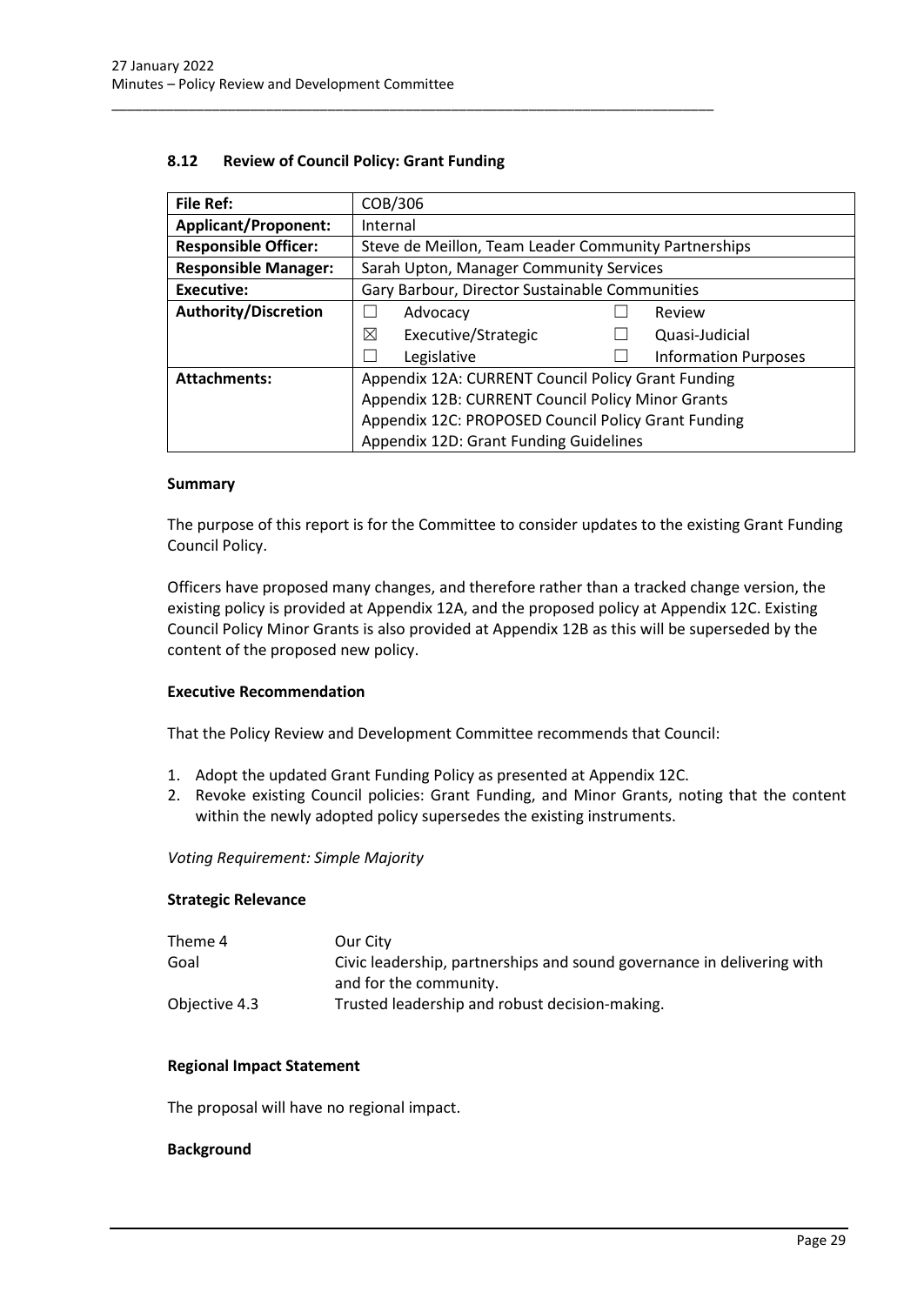The Grant Funding Policy was last reviewed by Council in April 2021.

\_\_\_\_\_\_\_\_\_\_\_\_\_\_\_\_\_\_\_\_\_\_\_\_\_\_\_\_\_\_\_\_\_\_\_\_\_\_\_\_\_\_\_\_\_\_\_\_\_\_\_\_\_\_\_\_\_\_\_\_\_\_\_\_\_\_\_\_\_\_\_\_\_\_\_\_\_\_

### **Council Policy Compliance**

This report facilitates the review of an existing Council Policy.

### **Legislative Compliance**

N/A

### **Officer Comments**

At the conclusion of each annual grant funding program a review is completed to ensure the grant program is relevant to the community need and alignment with the City of Bunbury Strategic Community Plan.

Officers consulted with key stakeholders including previous grant applicants and the Bunbury Events Advisory Committee, conducted internal staff workshops and benchmarked against other Local Government grant programs. The review highlighted the need to amend the grant program categories, funding limits, opening rounds and processes to ensure the program is relevant and accessible by the community.

The revisions to the grant funding program include:

- New categories to better align with the needs of the community and the City's Strategic Community Plan.
- Amended funding limits to better suit the community's need for funding.
- Making funding more accessible by allowing applicants to apply throughout the year for certain categories.
- Improved assessment process to allow applicants to be notified in a timely manner.

The first round of the 2022 Grant program will open in April 2022.

The adoption of the proposed policy as presented at Appendix 12C incorporates the content of existing Council policies Grant Funding and Minor Grants, meaning that these can be revoked as part of the Officer recommendation.

### **Analysis of Financial and Budget Implications**

Nil, as a grant funding policy is currently in place.

### **Community Consultation**

Nil

### **Councillor/Officer Consultation**

This report is presented to the Committee for consideration.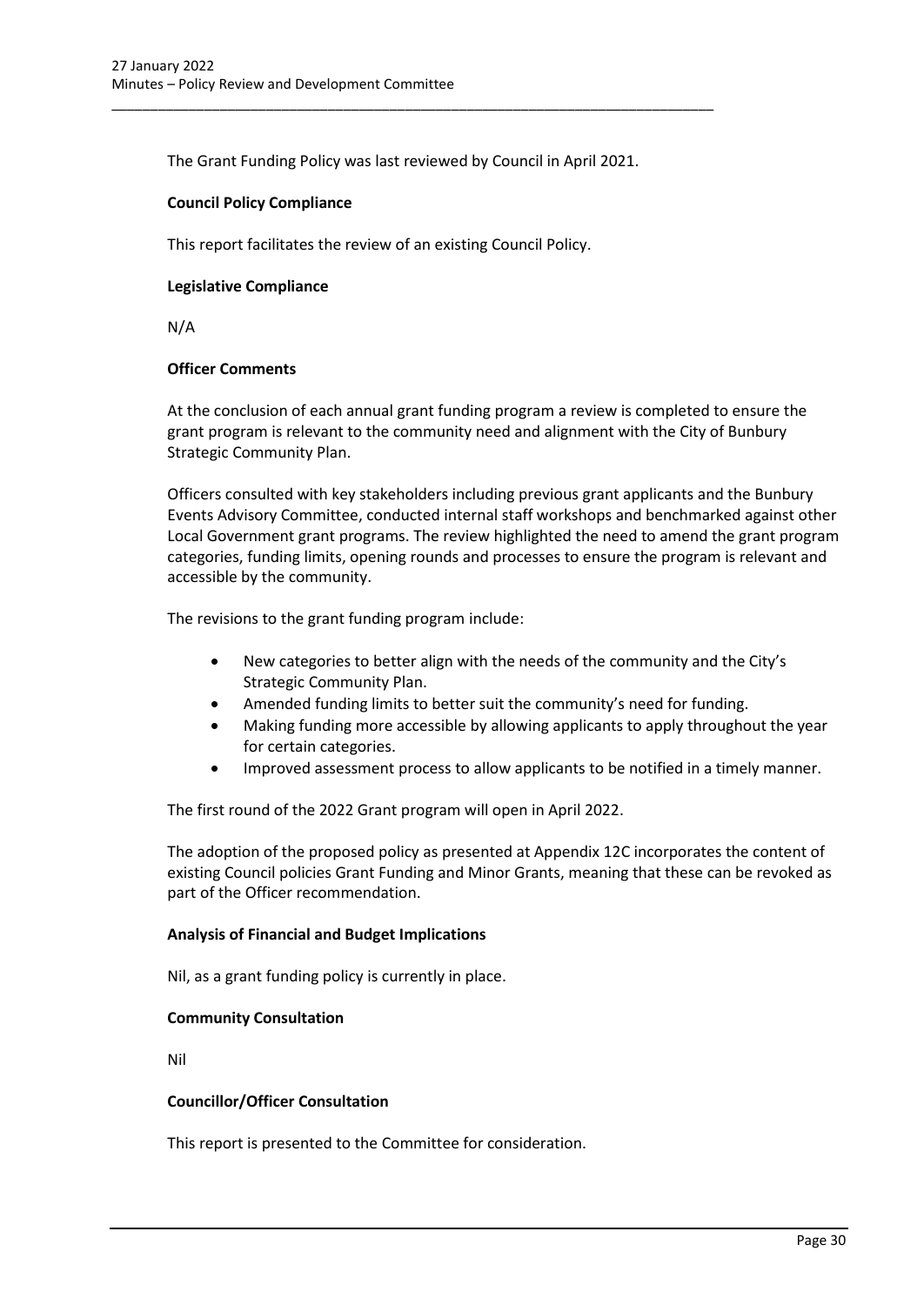### **Applicant Consultation**

Not applicable.

### **Timeline: Council Decision Implementation**

Immediate once Council have endorsed the recommendation.

\_\_\_\_\_\_\_\_\_\_\_\_\_\_\_\_\_\_\_\_\_\_\_\_\_\_\_\_\_\_\_\_\_\_\_\_\_\_\_\_\_\_\_\_\_\_\_\_\_\_\_\_\_\_\_\_\_\_\_\_\_\_\_\_\_\_\_\_\_\_\_\_\_\_\_\_\_\_

### **Outcome of Meeting – 27 January 2022**

The Executive Recommendation was moved by Cr Quain and seconded by Cr Steck and was CARRIED unanimously as follows:

### *That the Policy Review and Development Committee recommends that Council:*

- *1. Adopt the updated Grant Funding Policy as presented at Appendix 12C.*
- *2. Revoke existing Council policies: Grant Funding, and Minor Grants, noting that the content within the newly adopted policy supersedes the existing instruments.*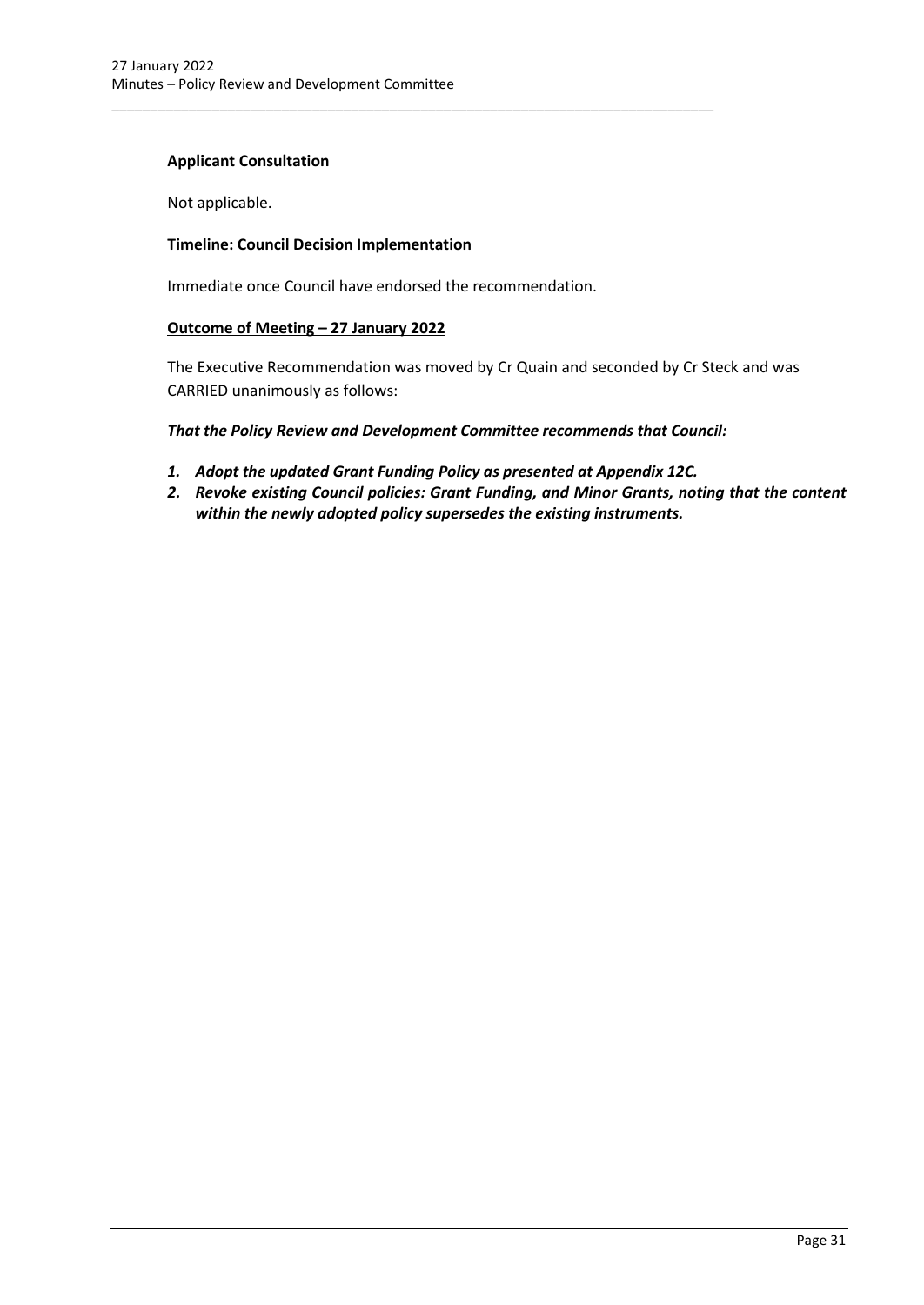| <b>File Ref:</b>            | COB/306                                                          |  |                             |
|-----------------------------|------------------------------------------------------------------|--|-----------------------------|
| <b>Applicant/Proponent:</b> | Internal                                                         |  |                             |
| <b>Responsible Officer:</b> | Greg Golinski, Manager Governance                                |  |                             |
| <b>Responsible Manager:</b> | Greg Golinski, Manager Governance                                |  |                             |
| Executive:                  | Karin Strachan, Director Strategy and Organisational Performance |  |                             |
| <b>Authority/Discretion</b> | Advocacy                                                         |  | Review                      |
|                             | ⊠<br>Executive/Strategic                                         |  | Quasi-Judicial              |
|                             | ⊠<br>Legislative                                                 |  | <b>Information Purposes</b> |
| <b>Attachments:</b>         | Nil                                                              |  |                             |

### **8.13 Review of Committee Terms of Reference**

<span id="page-32-0"></span>\_\_\_\_\_\_\_\_\_\_\_\_\_\_\_\_\_\_\_\_\_\_\_\_\_\_\_\_\_\_\_\_\_\_\_\_\_\_\_\_\_\_\_\_\_\_\_\_\_\_\_\_\_\_\_\_\_\_\_\_\_\_\_\_\_\_\_\_\_\_\_\_\_\_\_\_\_\_

#### **Summary**

The purpose of this report is for the Policy Review and Development Committee to review it's terms of reference in accordance with Council Decision 230/21, where all Council Committees were requested to review their respective terms of reference and report back to Council by April 2022.

#### **Executive Recommendation**

That the Policy Review and Development Committee recommend that Council retain the existing Terms of Reference for the Policy Review and Development Committee as follows:

- 1. To review all existing Bunbury City Council policies within a two year period, in line with the local government election cycle and facilitate the development of new policies for consideration by Council on an ongoing basis.
- 2. To make recommendations to Council on matters of policy, policy and local law review and policy and local law development.
- 3. To explore opportunities that promote policy development in all areas that are within Council's jurisdiction.
- 4. To allow any draft policy developed and fully considered by another Advisory Committee of Council to be referred directly to Council for consideration.
- 5. To provide Bunbury City Councillors with assistance and support to develop new Council policies.

*Voting Requirement: Simple Majority* 

#### **Strategic Relevance**

| Our City                                                                                                                             |
|--------------------------------------------------------------------------------------------------------------------------------------|
| Civic leadership, partnerships and sound governance in delivering with                                                               |
| and for the community.                                                                                                               |
| A skilled organisation, which exercise responsible asset stewardship,<br>sound financial management, and exemplary customer service. |
|                                                                                                                                      |

#### **Background**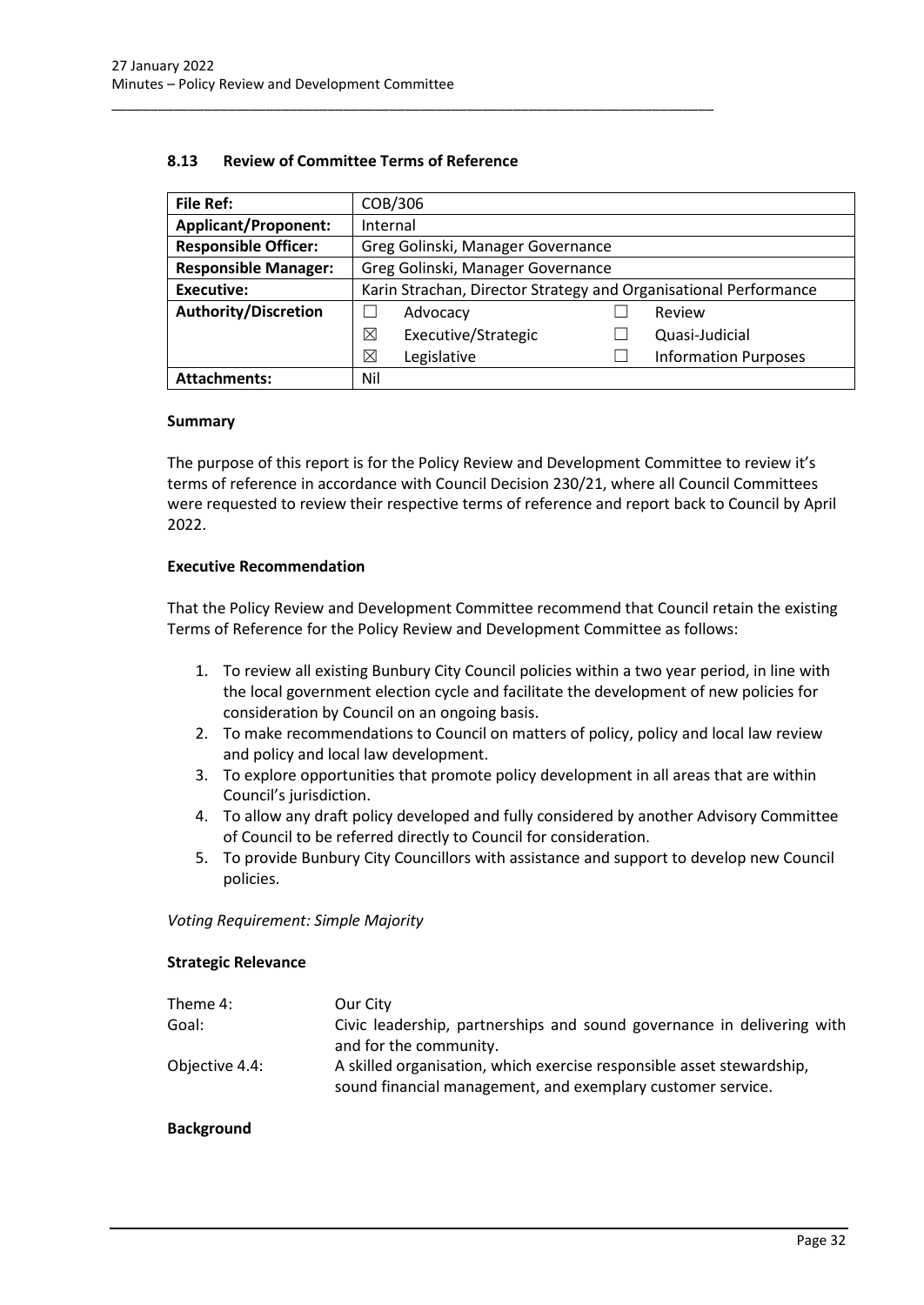In establishing its committees post the 2021 City of Bunbury election and making appointments therein, Council requested that all Committees review their respective terms of reference and report back to Council by April 2022 (refer Decision 230/21). This report facilitates this obligation.

\_\_\_\_\_\_\_\_\_\_\_\_\_\_\_\_\_\_\_\_\_\_\_\_\_\_\_\_\_\_\_\_\_\_\_\_\_\_\_\_\_\_\_\_\_\_\_\_\_\_\_\_\_\_\_\_\_\_\_\_\_\_\_\_\_\_\_\_\_\_\_\_\_\_\_\_\_\_

### **Council Policy Compliance**

Not applicable.

### **Legislative Compliance**

Not applicable.

### **Officer Comments**

Previous amendments to this Committee's terms of reference include the adding of Planning Policies and Local Laws. The current terms of reference (as below) is considered appropriate and effective in terms of the work the Committee undertakes on behalf of the Council.

- *1. To review all existing Bunbury City Council policies within a two year period, in line with the local government election cycle and facilitate the development of new policies for consideration by Council on an ongoing basis.*
- *2. To make recommendations to Council on matters of policy, policy and local law review and policy and local law development.*
- *3. To explore opportunities that promote policy development in all areas that are within Council's jurisdiction.*
- *4. To allow any draft policy developed and fully considered by another Advisory Committee of Council to be referred directly to Council for consideration.*
- *5. To provide Bunbury City Councillors with assistance and support to develop new Council policies.*

### **Analysis of Financial and Budget Implications**

Nil

### **Community Consultation**

Nil

### **Elected Member/Officer Consultation**

This matter is presented to the PRDC for consideration.

### **Applicant Consultation**

N/A

### **Timeline: Council Decision Implementation**

Immediate once Council have endorsed the recommendation.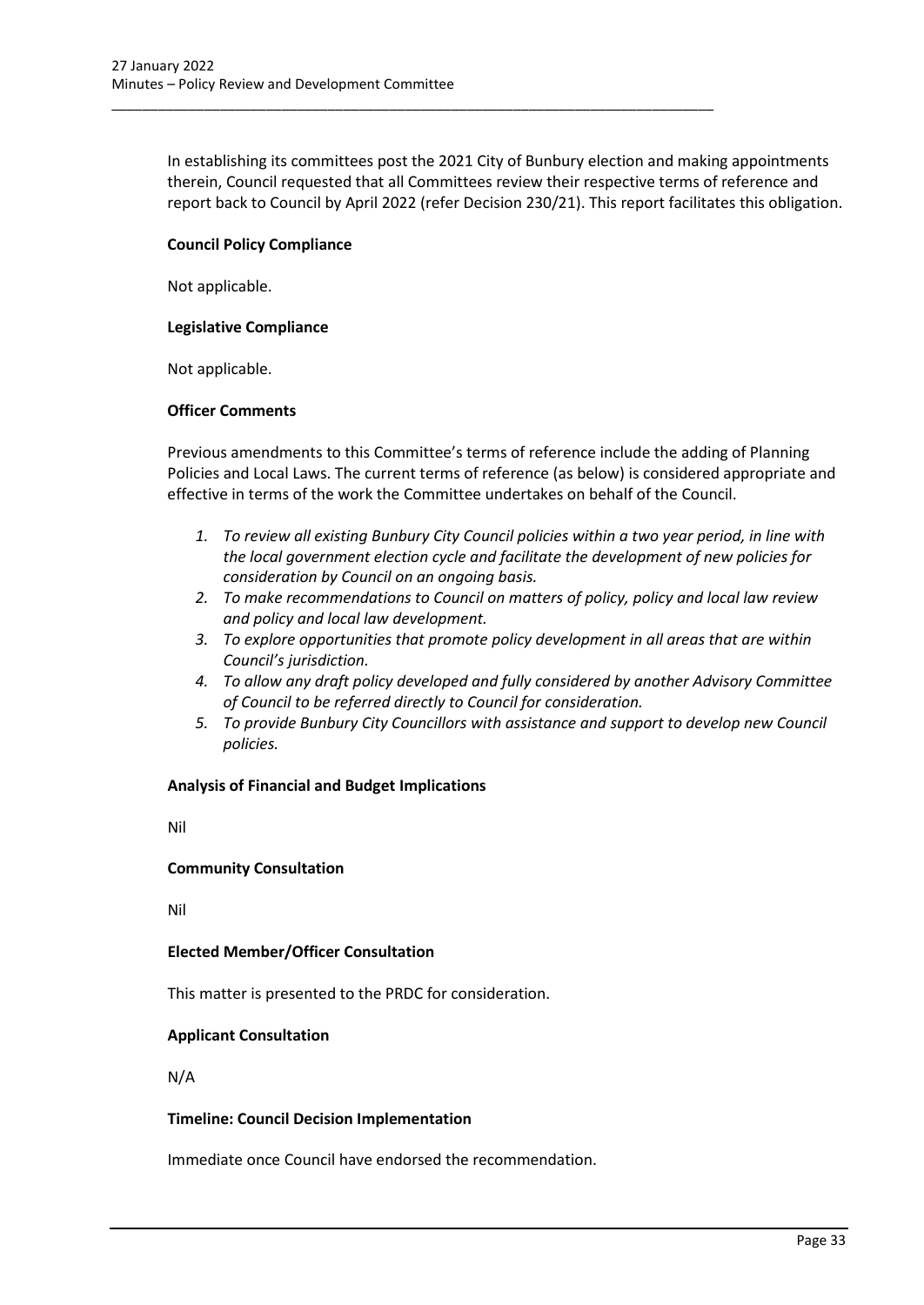### **Outcome of Meeting – 27 January 2022**

The Executive Recommendation was moved by Cr Giles and seconded by Cr Steck and was CARRIED unanimously as follows:

\_\_\_\_\_\_\_\_\_\_\_\_\_\_\_\_\_\_\_\_\_\_\_\_\_\_\_\_\_\_\_\_\_\_\_\_\_\_\_\_\_\_\_\_\_\_\_\_\_\_\_\_\_\_\_\_\_\_\_\_\_\_\_\_\_\_\_\_\_\_\_\_\_\_\_\_\_\_

*That the Policy Review and Development Committee recommend that Council retain the existing Terms of Reference for the Policy Review and Development Committee as follows:*

- *1. To review all existing Bunbury City Council policies within a two year period, in line with the local government election cycle and facilitate the development of new policies for consideration by Council on an ongoing basis.*
- *2. To make recommendations to Council on matters of policy, policy and local law review and policy and local law development.*
- *3. To explore opportunities that promote policy development in all areas that are within Council's jurisdiction.*
- *4. To allow any draft policy developed and fully considered by another Advisory Committee of Council to be referred directly to Council for consideration.*
- *5. To provide Bunbury City Councillors with assistance and support to develop new Council policies.*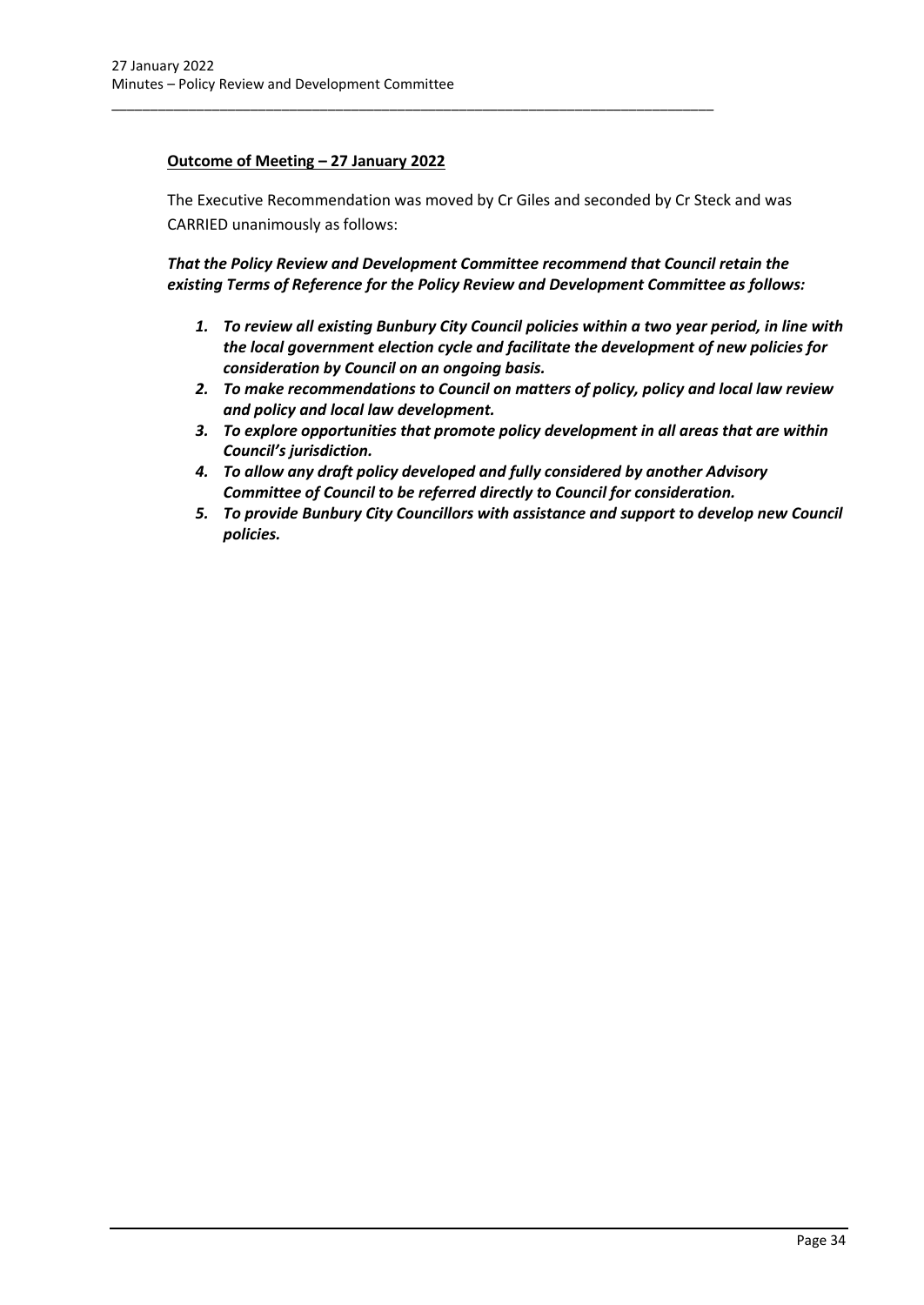### **8.14 Future Meeting Dates**

| <b>File Ref:</b>            | COB/306                                                          |  |                             |
|-----------------------------|------------------------------------------------------------------|--|-----------------------------|
| <b>Applicant/Proponent:</b> | Internal                                                         |  |                             |
| <b>Responsible Officer:</b> | Greg Golinski, Manager Governance                                |  |                             |
| <b>Responsible Manager:</b> | Greg Golinski, Manager Governance                                |  |                             |
| <b>Executive:</b>           | Karin Strachan, Director Strategy and Organisational Performance |  |                             |
| <b>Authority/Discretion</b> | Advocacy                                                         |  | Review                      |
|                             | ⊠<br>Executive/Strategic                                         |  | Quasi-Judicial              |
|                             | Legislative                                                      |  | <b>Information Purposes</b> |
| <b>Attachments:</b>         | Nil                                                              |  |                             |

<span id="page-35-0"></span>\_\_\_\_\_\_\_\_\_\_\_\_\_\_\_\_\_\_\_\_\_\_\_\_\_\_\_\_\_\_\_\_\_\_\_\_\_\_\_\_\_\_\_\_\_\_\_\_\_\_\_\_\_\_\_\_\_\_\_\_\_\_\_\_\_\_\_\_\_\_\_\_\_\_\_\_\_\_

#### **Summary**

The purpose of this report is for the Policy Review and Development Committee to set its meeting dates for the next 2 years up to the 2023 local government election.

#### **Executive Recommendation**

That the Policy Review and Development Committee meet as follows through to the 2023 local government elections, with all meetings commencing at 9.30am:

- 1. 31 March 2022
- 2. 26 May 2022
- 3. 28 July 2022
- 4. 29 September 2022
- 5. 24 November 2022
- 6. 23 February 2023
- 7. 27 April 2023
- 8. 29 June 2023
- 9. 31 August 2023

*Voting Requirement: Simple Majority* 

### **Strategic Relevance**

| Theme 4:       | Our City                                                          |
|----------------|-------------------------------------------------------------------|
| Goal:          | Civic leadership, partnerships and sound governance in delivering |
|                | with and for the community                                        |
| Objective 4.3: | Trusted leadership and robust decision-making                     |

#### **Background**

The terms of reference requires the committee to review all Council policies within a two-year period, in line with Council elections. To facilitate this, it is suggested that the Committee meet every two months.

### **Council Policy Compliance**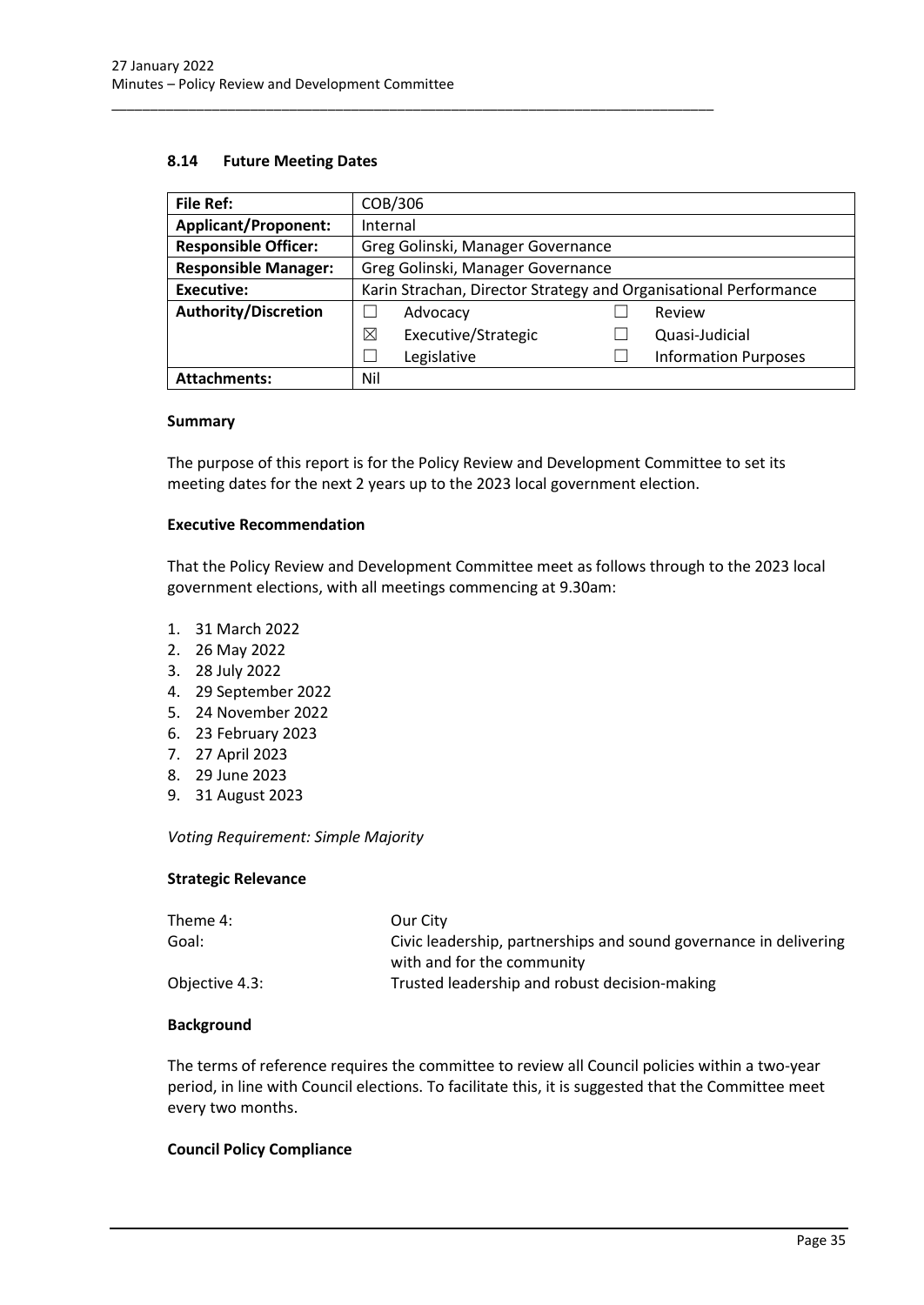\_\_\_\_\_\_\_\_\_\_\_\_\_\_\_\_\_\_\_\_\_\_\_\_\_\_\_\_\_\_\_\_\_\_\_\_\_\_\_\_\_\_\_\_\_\_\_\_\_\_\_\_\_\_\_\_\_\_\_\_\_\_\_\_\_\_\_\_\_\_\_\_\_\_\_\_\_\_

Not applicable.

### **Legislative Compliance**

Not applicable.

### **Officer Comments**

As foreshadowed above, it is suggested that this committee meet every two months for the next two years. In keeping with the timing of this meeting, it is proposed to hold meetings at 9.30am on the last Thursday of each applicable month. The schedule would therefore be:

- 1. 31 March 2022
- 2. 26 May 2022
- 3. 28 July 2022
- 4. 29 September 2022
- 5. 24 November 2022
- 6. 23 February 2023
- 7. 27 April 2023
- 8. 29 June 2023
- 9. 31 August 2023

### **Analysis of Financial and Budget Implications**

Nil

### **Community Consultation**

Nil

### **Elected Member/Officer Consultation**

This report seeks to consult with members of the Policy Review and Development Committee to establish a suitable meeting schedule for that committee.

### **Applicant Consultation**

N/A

### **Timeline: Council Decision Implementation**

Immediate.

### **Outcome of Meeting – 27 January 2022**

General discussion took place in relation to this item, with a general view that meeting times be moved to 3.30pm to better-accommodate all members.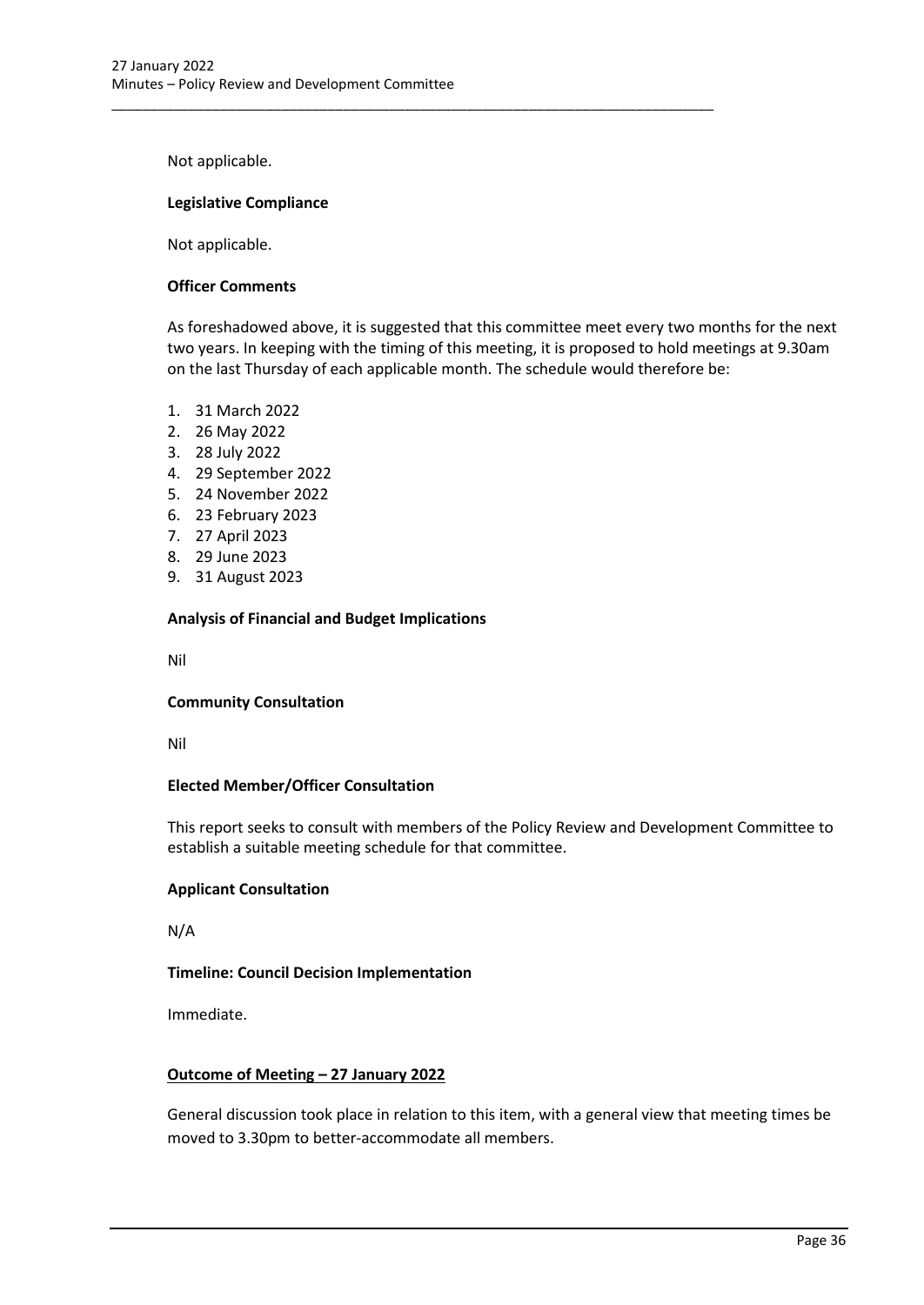With this change, the Executive Recommendation was moved by Cr Steck and seconded by Cr Quain and was CARRIED unanimously as follows:

\_\_\_\_\_\_\_\_\_\_\_\_\_\_\_\_\_\_\_\_\_\_\_\_\_\_\_\_\_\_\_\_\_\_\_\_\_\_\_\_\_\_\_\_\_\_\_\_\_\_\_\_\_\_\_\_\_\_\_\_\_\_\_\_\_\_\_\_\_\_\_\_\_\_\_\_\_\_

*That the Policy Review and Development Committee meet as follows through to the 2023 local government elections, with all meetings commencing at 3.30pm:*

- *1. 31 March 2022*
- *2. 26 May 2022*
- *3. 28 July 2022*
- *4. 29 September 2022*
- *5. 24 November 2022*
- *6. 23 February 2023*
- *7. 27 April 2023*
- *8. 29 June 2023*
- *9. 31 August 2023*